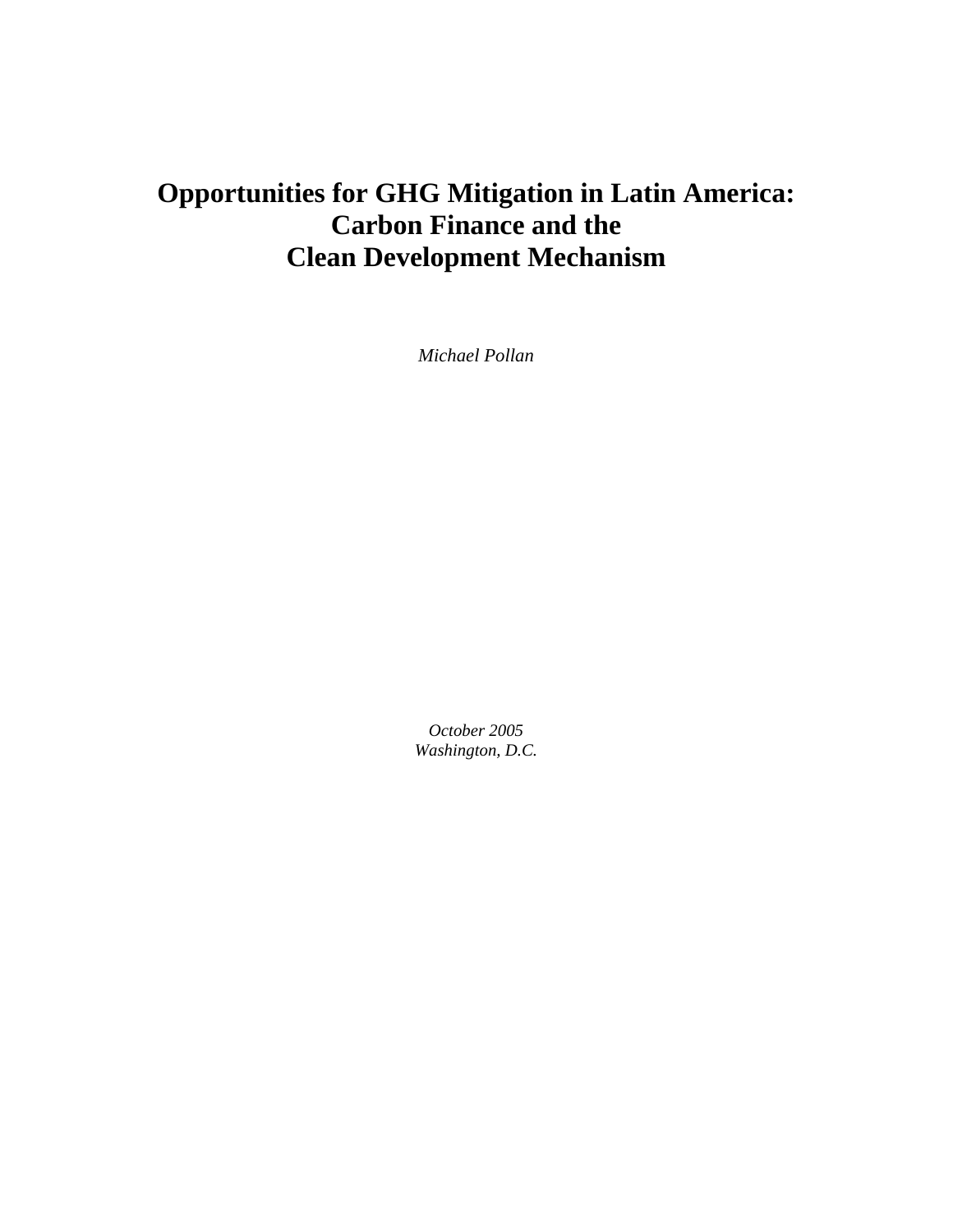*At the time of this report was prepared, Michael Pollan was a consultant in the Environment Division of the Sustainable Development Department, IADB, working with Michael A. Toman.* 

*This working paper is being published with the objective of contributing to the debate on a topic of importance to the region, and to elicit comments and suggestions from interested parties. This paper has not undergone consideration by the SDS Management Team. As such, it does not reflect the official position of the Inter-American Development Bank.* 

*The report can be downloaded at: http://www.iadb.org/sds/env*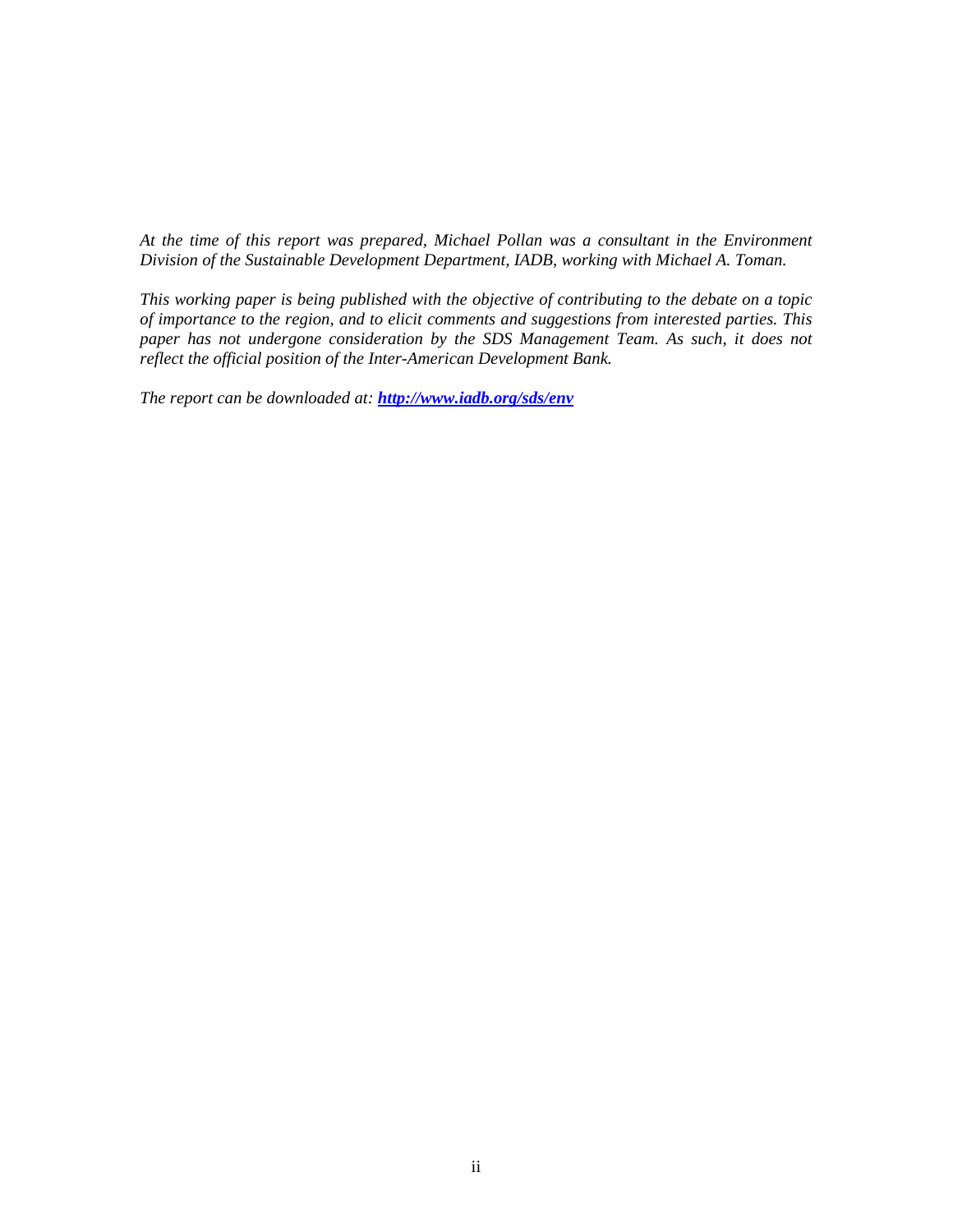## **Opportunities for GHG Mitigation in Latin America: Carbon Finance and the Clean Development Mechanism**

## **1. What is the Clean Development Mechanism?**

## **The International Climate Change Framework**

The establishment of the United Framework Convention on Climate Change (UNFCCC) in 1992 marked the first step toward institutionalizing international efforts to combat climate change. The UNFCCC agreement, signed and ratified by virtually every country present (including the United States), calls for industrialized countries (so-called Annex I countries<sup>1</sup>) to make a consolidated effort to reduce their greenhouse gas (GHG) emissions, while committing all signatories to create national GHG inventory reports, to be submitted to the UNFCCC.

It was soon found, however, that a more binding commitment would be required of Annex I countries in order to lower their emission levels. The Kyoto Protocol, which was signed at the third Conference of the Parties (COP) of the UNFCCC in 1997, established binding emissions targets for all Annex I countries. Overall, its aim is to reduce Annex I emissions by about 5% below 1990 levels. Non-Annex I countries (i.e. developing countries) have no emissions targets under the Kyoto Protocol. Following Russia's ratification of the Protocol in November 2004, it entered into force in February 2005.

### **The Clean Development Mechanism**

l

One of the Kyoto Protocol's innovations is that it aims for better cost-effectiveness by giving Annex I countries the possibility to offset their own emissions by purchasing emission reductions from abroad, where marginal abatement costs are lower.<sup>2</sup> One of these so-called flexible mechanisms is the Clean Development Mechanism (CDM).<sup>3</sup>

Article 12 of the Kyoto Protocol defines the CDM as follows:

"The purpose of the clean development mechanism shall be to assist Parties not included in Annex I in achieving sustainable development and in contributing to the ultimate objective of the Convention, and to assist Parties included in Annex I in achieving compliance with their quantified emission limitation and reduction commitments under Article 3."

Its purpose is therefore twofold: (a) to allow Annex I countries to reduce greenhouse gas (GHG) emissions more cost-effectively through the development of GHG mitigation projects abroad, and (b) to

<sup>&</sup>lt;sup>1</sup> Annex I countries include all EU-15 members, the United States, Canada, Australia, New Zealand, Japan as well as most so-called Economies in Transition (mainly Central and Eastern European nations).

 $2<sup>2</sup>$  In terms of their global warming impact, it does not matter where greenhouse gases are emitted, since they mix uniformly in the earth's atmosphere.

<sup>3</sup> *Emissions Trading* allows the exchange of Kyoto emission allowances (so-called Assigned Amount Units) between Annex-I countries between 2008 and 2012. Seller countries are generally Economies in Transition (such as Russia and Ukraine) whose current emission levels are lower than their 1990 targets, thereby giving them surplus allowances. *Joint Implementation* (JI) also allows the transfer of emission rights between Annex-I countries, but in contrast to emissions trading, these allowances can only be generated by emissions reductions from specific projects. JI is fundamentally identical to the CDM except that it does not involve non-Annex-I countries.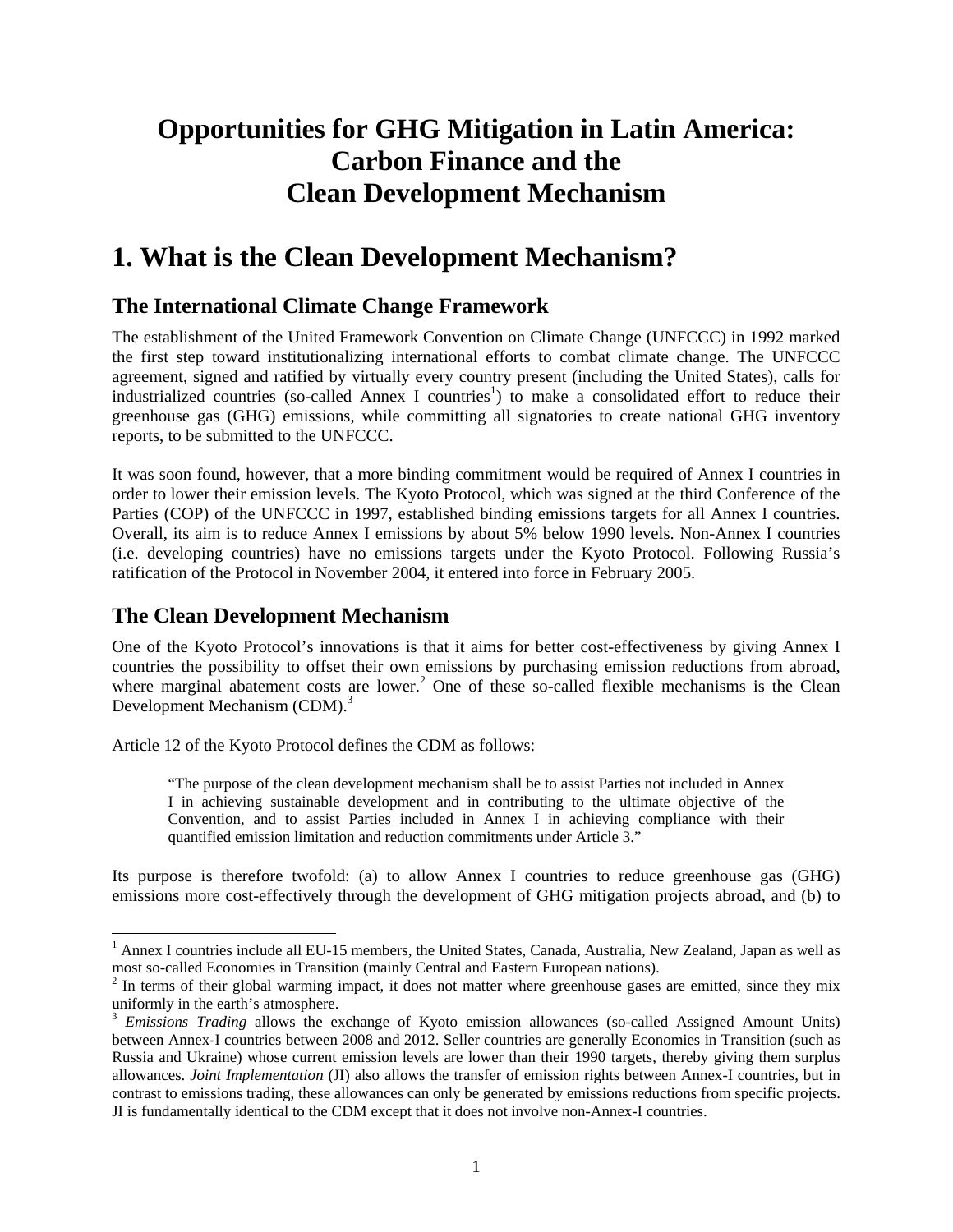contribute to the sustainable development of non-Annex I countries through technology transfer and other know-how through these project activities.

With a few exceptions, all projects that reduce GHG emissions or sequester carbon are in principal eligible under the CDM. Once generated by a project activity, emission reductions are a virtual commodity that can be sold on the global market, as described in the following section. In order to

project design must include the usual scenario. The baseline is the reference scenario that estimates the emissions that would have taken place in the absence of the project activity. The emission reductions generated by the project are the difference between the baseline emissions and the actual project emissions. Figure 1 illustrates this concept.

Another key requirement of CDM projects is that they must be



*additional*. This means that the project activity itself must be different from the baseline scenario, i.e. it would not have taken place under a business-as-usual scenario. This requirement is meant to prevent emission reductions being claimed for projects that would have happened anyway. Determining additionality in practice is not always an easy task, mainly because it is impossible to predict with 100% certainty whether or not a project might have occurred under business-as-usual circumstances in the near future. In general, however, additionality is understood as an indication that the project would not have taken place in its current form in the absence of revenues gained through the sale of emission reduction: either because carbon sales improved its financial viability, or because they helped to overcome barriers that previously hampered its development.<sup>4</sup> It is therefore important to think of the CDM as a determining factor for a project's feasibility, rather than an additional component that can be added on to existing activities at a later stage in order to improve their financial return.

### **The CDM Project Cycle**

l

In order to transform emission reductions into a saleable commodity, a project developer must complete several steps included in the CDM project cycle. Figure 2 below provides a summary of this set of formalized procedures. One of the purposes of this sometimes rather complex process is to ensure that there is consistency across projects in the way that emission reductions are both estimated in advance and measured once the project activity has begun.

The key document at the center of a CDM project is the Project Design Document (PDD), which is based on a specific template. It includes a baseline study and a monitoring plan. Both these elements must be based on already approved methodologies from other projects. If no such methodology exists, the project developer must submit his own. Once the PDD is complete, it must gain the approval of the host

<sup>&</sup>lt;sup>4</sup> In order to provide some guidance on how to determine additionality, the CDM Executive Board has issued a set of tools that can be applied on a project-by-project basis. Most projects recently submitted have made reference to these guidelines in addressing the additionality question. See: http://cdm.unfccc.int/EB/Meetings/016/eb16repan1.pdf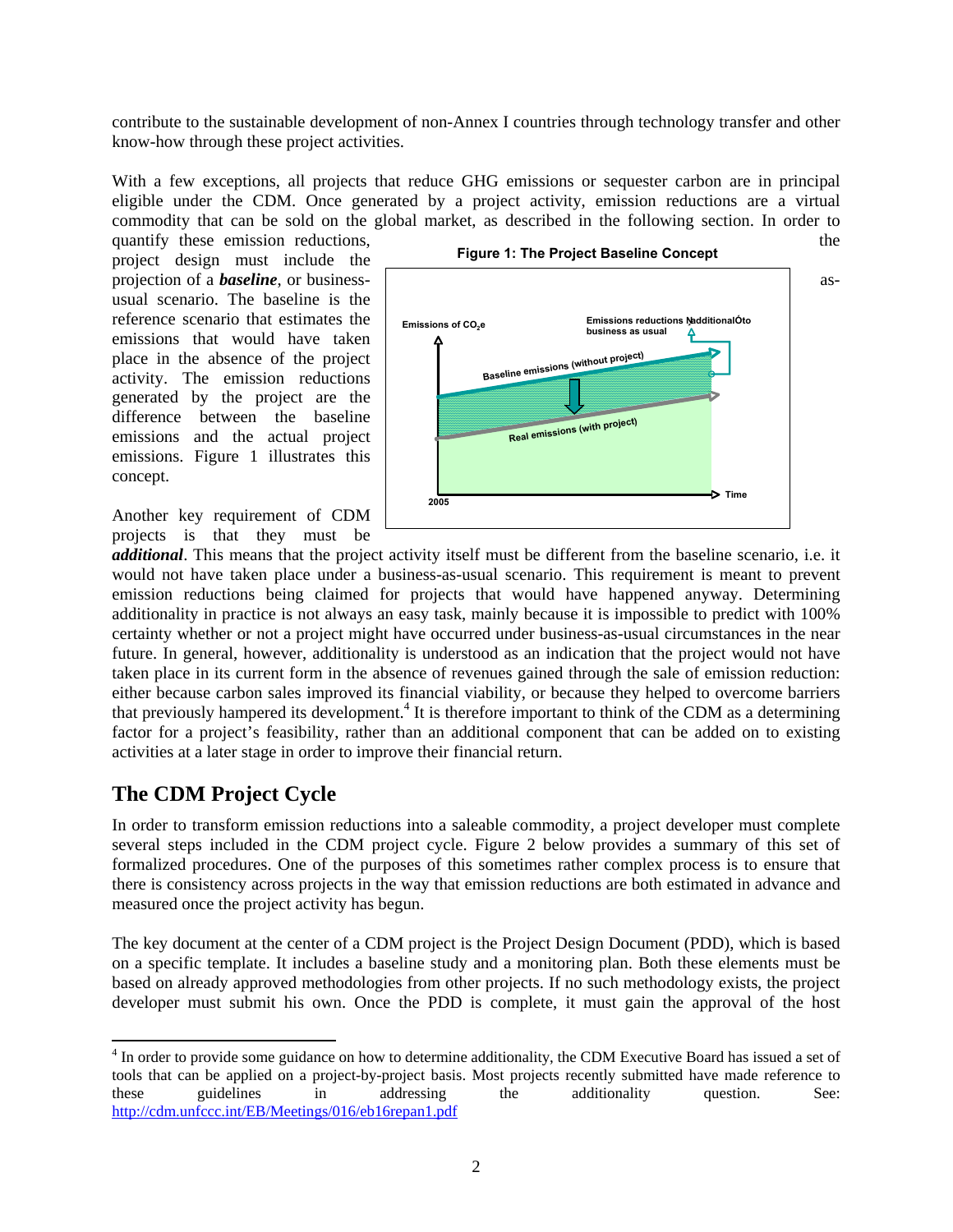country's CDM contact point, usually referred to as the Designated National Authority (DNA). Each country's DNA has its own criteria for approving projects, among others whether the project contributes to sustainable development.<sup>5</sup>

During the PDD's validation, an independent third party performs a quality check on the document to determine whether it is in line with CDM procedures and make sure the correct baseline and monitoring methodologies have been applied. If the project is deemed eligible, it is then registered by the CDM Executive Board, the official UNFCCC body responsible for the administration of the CDM. Registration marks the official start of the project. The following steps involve the ex-post monitoring and verification of project emissions, again by an independent third party. The final step in the project cycle is the issuance of Certified Emission Reductions (CERs). CERs are the official "currency" of the CDM, and are eligible for meeting a country's Kyoto target.



**Figure 2: Key Steps in the Clean Development Mechanism Project Cycle** 

1

<sup>&</sup>lt;sup>5</sup> See Figueres (2004) for a detailed analysis of the state of Latin America's DNAs and their role in the CDM project cycle.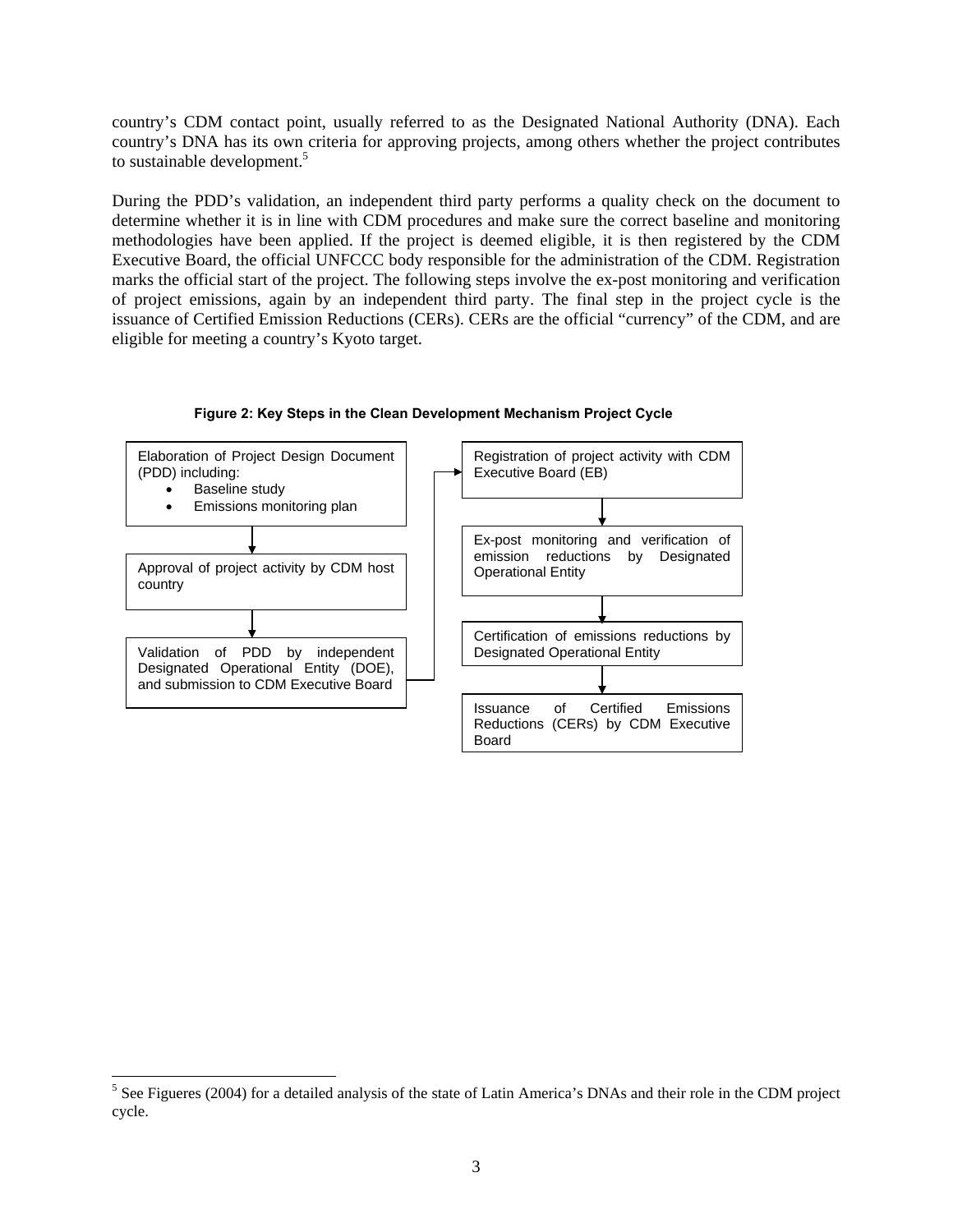## **2. An Overview of the Global and Regional Carbon Market**

## **The Global Carbon Market**

l

The global carbon market has evolved rapidly over the last few years. A strong upsurge in emission reduction purchases was seen particularly during 2003 and 2004. In its annual report on the state of the carbon market (World Bank, 2004) the World Bank estimates that the total volume of project-based emission reduction trades grew from about 15 MtCO<sub>2</sub>e in 2001 to just under 80 MtCO<sub>2</sub>e in 2003.<sup>6</sup> By the middle of 2004 (when the report was released), the volume of trades had almost surpassed the level of 2003. In terms of market value, estimates point to a growth from about \$100 million in 2003 to over \$350 million in 2004 (Point Carbon, 2005). Trades are expected to at least double during 2005. So far, the market's total accumulated trades are estimated at about \$1 billion.

The OECD (Ellis et al, 2004) currently estimates total cumulative CER supply to reach about 350 Mt CO2e by 2012 (the end of the first Kyoto commitment period). Of these, about 90 Mt will be generated prior to 2008, and another 50 Mt annually during 2008-2012. As the report points out, this is more than triple the estimated size at the end of 2003 (when uncertainty regarding the market's development was greater). Haites (2004) estimates the potential annual CER supply at 50-90 Mt CO<sub>2</sub>e by 2010, with annual CER demand ranging from 50 to up to 500 Mt  $CO<sub>2</sub>e$ . As a comparison, the annual "Kyoto gap", i.e. the total annual emission reductions necessary for all Annex I countries (excluding the US and Australia) to reach Kyoto compliance is at around 800 Mt  $CO<sub>2</sub>e$ . The CDM could therefore become an important compliance tool for many countries. The large range in numbers for total CER supply during the first commitment period is related to uncertainty concerning: (a) a future Kyoto commitment period, which will be necessary to ensure market continuity (discussed in more detail below), and (b) the rate at which CDM projects currently in the pipeline will be registered by the CDM board, as well as the possible discrepancy between ex-ante estimated emission reductions, and actual ex-post results.

Most recently, two events have helped to stimulate demand for emission reductions. The first is the entry into force of the Kyoto Protocol in February 2005 (referred to above), which gave investors (public and private entities alike) more certainty concerning their future emission constraints. The second important development was the inauguration of the EU Emissions Trading System (ETS) on 1 January 2005. The system covers over 12,000 installations in various industrial sectors, and accounts for about 45% of EU GHG emissions. A crucial factor for the global carbon market is the so-called Linking Directive, which permits the use of emission credits from CDM and JI projects within the trading system. As a result, many of the future buyers of such credits will be private entities located within the EU ETS.

Another strong indication for future growth of the market is also the rising number of carbon funds, both public and private, over the last few years. Currently at about 20 or so, their total investment is at around \$1.5 billion. The World Bank, which pioneered this type of arrangement with the establishment of the Prototype Carbon Fund (PCF) in 1999, now manages several funds worth around \$750 million, thus commanding a large part of the market share. Other examples include the Netherlands' government procurement programs, now being emulated by a number of other European companies. See Annex 3 for a list of current carbon funds.

<sup>&</sup>lt;sup>6</sup> It should be noted that these are forward trades on a project-by-project basis, as no actual CERs have yet been issued at the time of writing. A spot market for CERs, which could become a reality during the first commitment period, would require a substantial number of CDM projects to be registered.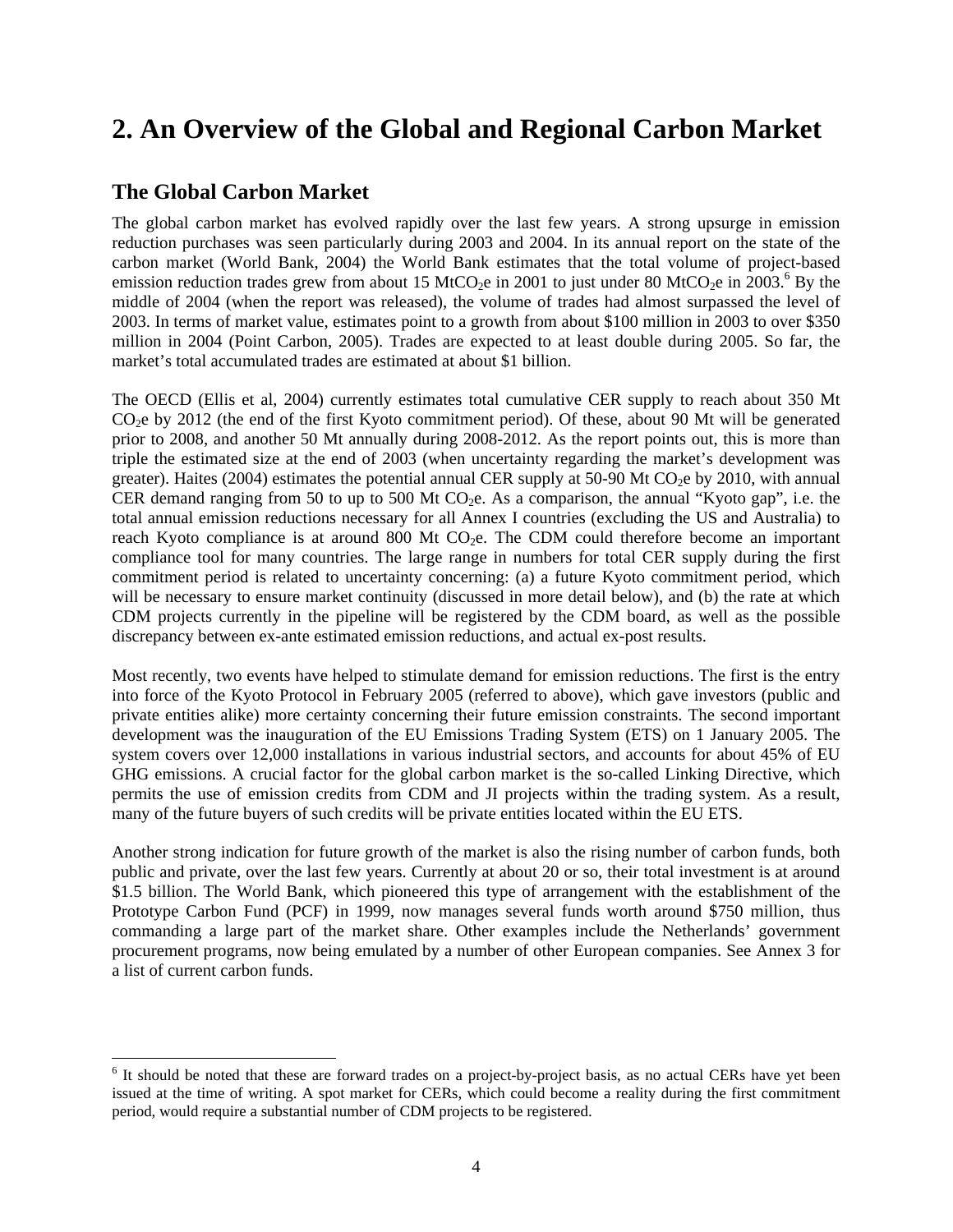## **The Latin American CDM Project Pipeline**

Latin America was an early and active player in the carbon finance business from its start in the midnineties. It played a major role in the CDM's precursor, the Activities Implemented Jointly (AIJ) pilot program, where its project portfolio was significant.<sup>7</sup> When the CDM became operational in 2003, six of the nine first project methodologies approved by the Executive Board were from Latin American projects. Since then, other regions have begun to catch up in terms of their share of total projects, in particular Asia (headed by India and China), but Latin America continues to be significant in the market.

The following charts offer a basic overview of the region's current CDM project pipeline. Project data was taken from CDM Watch<sup>8</sup>, an NGO that tracks global CDM activity. The projects included below are in various stage of development (some have already been submitted for CDM registration, while others are still in a preliminary project design phase). All of them are sufficiently advanced, however, to have estimated potential emission reductions. It should also be noted that the numbers below are by no means definitive, as the pipeline is growing quickly. $\degree$ 



Chart 1 illustrates the breakdown of the project pipeline by project type. Out of 109 identified projects, renewable energy, gas capture and hydro account for 85 projects, or about 78% of the total. The category renewable energy consists almost only of biomass projects (such as bagasse or risk husk based cogeneration) and small hydro (all hydro projects below a capacity of 10MW were included by CDM Watch under the renewable energy category). Only four out of the 36 renewable energy projects are wind energy. Gas capture projects fall into two categories: (a) methane recuperation and utilization from solid waste landfill sites (the majority of projects), and (b) biogas recovery from livestock (such as swing manure). Hydro includes all hydroelectric projects above 10MW capacity, and consists only of run-ofthe-river projects, rather than dams.

For a number of reasons, energy efficiency and fuel switching projects have not yet been able to find a significant foothold in the CDM market. Partly this is due to technical difficulties in the project design involving additionality and baseline elaboration. Although the potential for forestry projects in Latin America is great, CDM modalities for this project type were only recently developed, previously making

l

<sup>&</sup>lt;sup>7</sup> The AIJ pilot program, which was started in 1995 and has since been terminated, was meant to give countries an opportunity to acquire experience in the area of carbon finance. Credits generated by AIJ projects are not eligible for the CDM market.

<sup>&</sup>lt;sup>8</sup> See www.cdmwatch.org.

<sup>&</sup>lt;sup>8</sup> See <u>www.cdmwatch.org</u>.<br><sup>9</sup> As an illustration of the rapid growth in the LAC project pipeline: the number of CDM projects identified by CDM Watch in May 2004 was about 40, growing to 80 in December 2004. At the time of writing (April 2005) it had reached 109.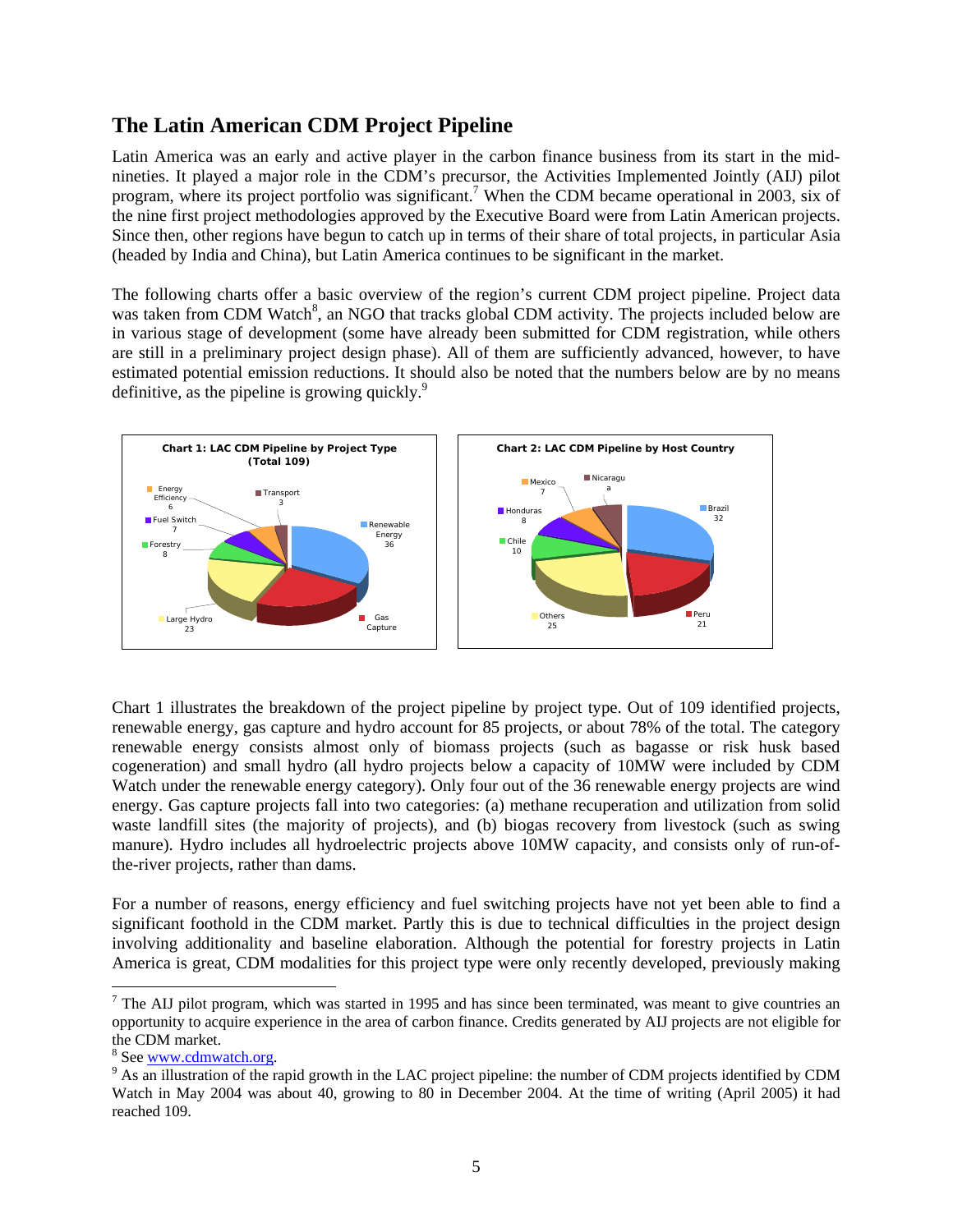the prospects for forestry based CERs somewhat uncertain. Transport CDM projects are still extremely difficult to develop for a number of reasons (discussed below), explaining their limited role so far.

As far as host country participation is concerned, there are a handful of dominant countries in the region. First and foremost is Brazil, which took on an early role in project development. After Peru, a number of smaller countries such as Chile, Honduras and Nicaragua have also developed a growing project pipeline. Mexico's role is still somewhat limited, but there are indications that its pipeline is growing rapidly too.



When the project pipeline is analyzed in terms of annual estimated GHG reductions, the breakdown is somewhat different. Gas capture is by far the dominant project type, claiming about 43% of annual estimated emission reductions. The main reason for this is the high global warming potential of methane, which is 21 times more powerful than  $CO<sub>2</sub>$  in terms of its impact on the global climate. This is also confirmed by looking at the median<sup>10</sup> (or "typical") gas capture project, which claims just under  $180,000$ tCO<sub>2</sub>e per year. As a comparison, renewable energy projects claim only an average of 29,000 t annually. The second most important project category in terms of emission reductions is hydro, accounting for about 21% of total annual CERs. As the graph shows, both renewable energy and forestry, areas for which the technical potential in Latin America is great, account for much smaller percentages (12% and 3% respectively). The role of transport projects may be somewhat overrepresented by Chart 3, as the outcome of the three projects in the pipeline is still uncertain (see below).

## **3. The CDM in Practice: Opportunities and Challenges**

### **Opportunities**

1

The Clean Development Mechanism and carbon finance in general is emerging as an important tool to improve the viability of many clean technology investments. It offers a number of important opportunities. Among these are the increase of a project's internal rate of return (IRR), and its impact on project risk and overall credibility.

The extent to which CER sales can boost a project's IRR depends very much on the project type. As noted above, methane and other more potent greenhouse gases usually offer the best possibilities. The table below presents some estimates made by the World Bank. It should be noted that \$3 per tCO<sub>2</sub>e is a relatively low price for today's market, making these numbers quite conservative. What is important,

 $10$  To show the emissions reductions claimed by a "typical" project of each category, the median rather than mean was chosen, because a handful of unusually large projects in some categories significantly inflated the average.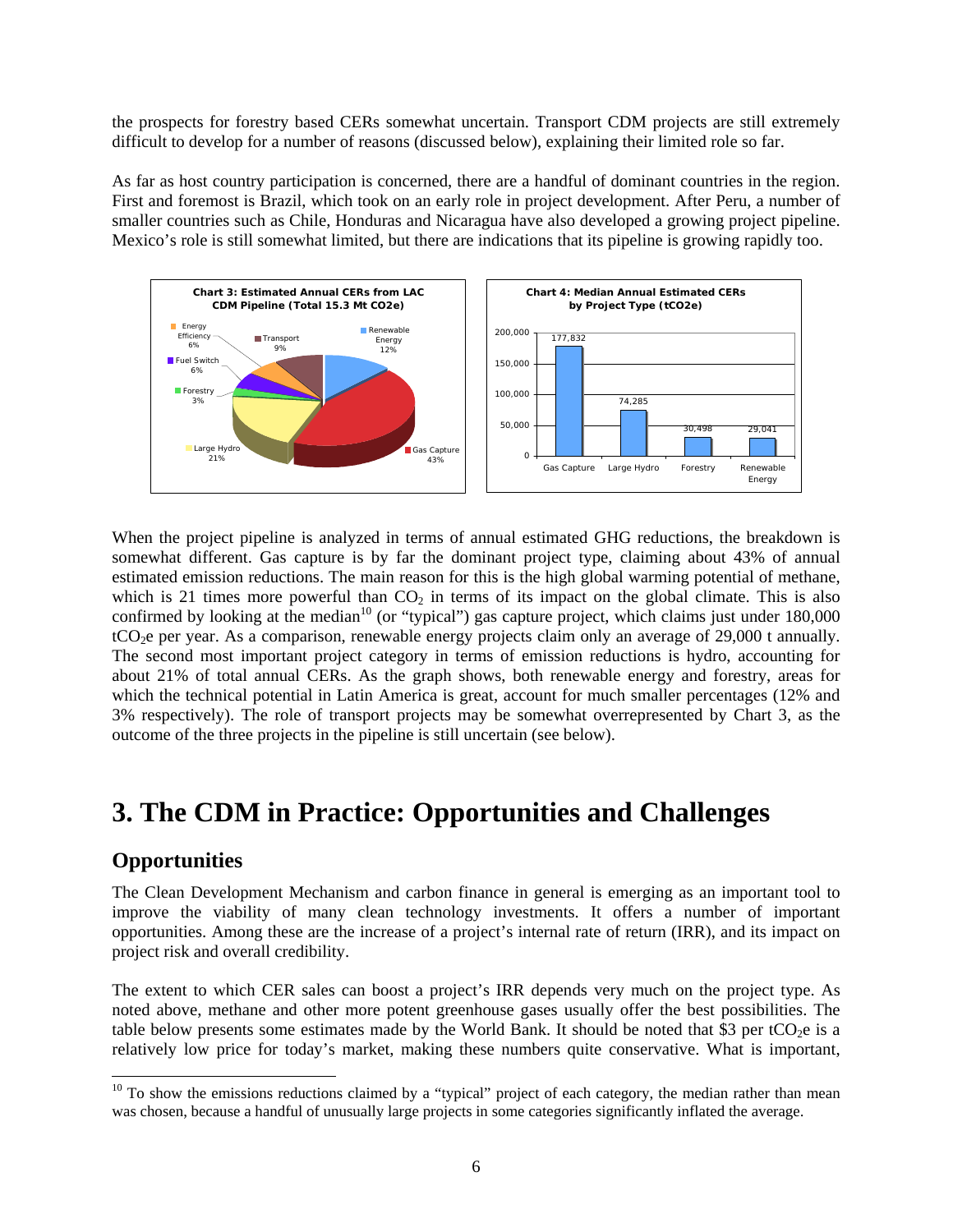however, is that for some projects, like solid waste, CER revenue can have a significant impact, boosting IRR by up to 10% or more. At \$4 per ton, IRR increases of up to 15% are possible (Bishop, 2004). At the upper end of the scale therefore, revenues generated by carbon finance alone can make a project financially feasible.

| <b>Technology</b>            | <b>IRR</b> increase |
|------------------------------|---------------------|
|                              |                     |
| Hydro                        | $0.8 - 2.6%$        |
| Wind                         | $1.0 - 1.3%$        |
| <b>Bagasse</b>               | $0.4 - 3.6%$        |
| <b>Energy Efficiency</b>     | $-2.0\%$            |
| <b>Gas Flare Reduction</b>   | $2.0 - 4.0%$        |
| <b>Biomass</b>               | 2.0-7.0%            |
| <b>Municipal Solid Waste</b> | 5.0-10.0%           |

Table 1: Impact of Carbon Finance on Project IRR (at \$3/tCO<sub>2</sub>e)

*Source: Prototype Carbon Fund, Pinnoi (2004)* 

This is not the case for most other project types, including renewable energy. Nevertheless, the additional income stream generated by CER sales can contribute significantly in some cases. The values estimated for energy projects depend very much on the baseline, i.e. the fuel that would be displaced at the margin. Again, the World Bank estimates that at \$3 per tCO<sub>2</sub>e, the IRR of renewable energy projects (including hydro) can be increased by between 0.8-2.6%. In terms of electricity generation, this comes out to about \$2.00-3.40 per MWh delivered (Bishop, 2004). For biomass projects, IRR can be boosted by about 3-7%, still a significant increase. It should be emphasized, however, that these values can vary strongly from project to project, as well as region to region.

A second, and closely related opportunity offered by carbon finance is its impact on a project's lending conditions. In most CDM host countries, clean technology investments like renewable energy usually face significant difficulties in obtaining financing. Partly this is due to the nature of financial markets in many developing countries, but also because CDM projects sometimes tend to be capital intensive and are perceived as relatively risky by investors, especially if they involve less tested technologies. Carbon finance can help to address some of these issues. This is particularly important for renewable energy, where the IRR improvement alone offered by CER sales may not be enough to overcome prevailing barriers.

One benefit of carbon finance in this context is the mitigation of exchange rate risk. Carbon contracts are denominated in hard currency (dollars or euros) as the investor is per definition based in an Annex I country. Even a small income stream of hard currency over a period of ten or more years can have a strong impact on lowering the default risk based on currency fluctuations. A second important way to harness carbon finance is by using CER payments as a way to service debt. In the case of one Brazilian CDM project, the Prototype Carbon Fund structured the transaction in such a way as to match the loan amortization schedule with the expected CER payments (Bishop, 2004). Rabobank, the project lender, consequently extended its loan tenor from two to five years, in effect agreeing to lend against the carbon income stream. While this approach is still novel, it could become more common as investor awareness of carbon finance grows. In addition, for forestry and other projects where revenue is not collected for several years, CER payments, although not immediate, can make an important difference by defraying investment costs during the project's first few years when debt servicing is most expensive.

Thirdly, the institutional credibility of AAA rated investors like the World Bank or OECD country governments can have a significant impact on obtaining financial closure, even if it amounts to no more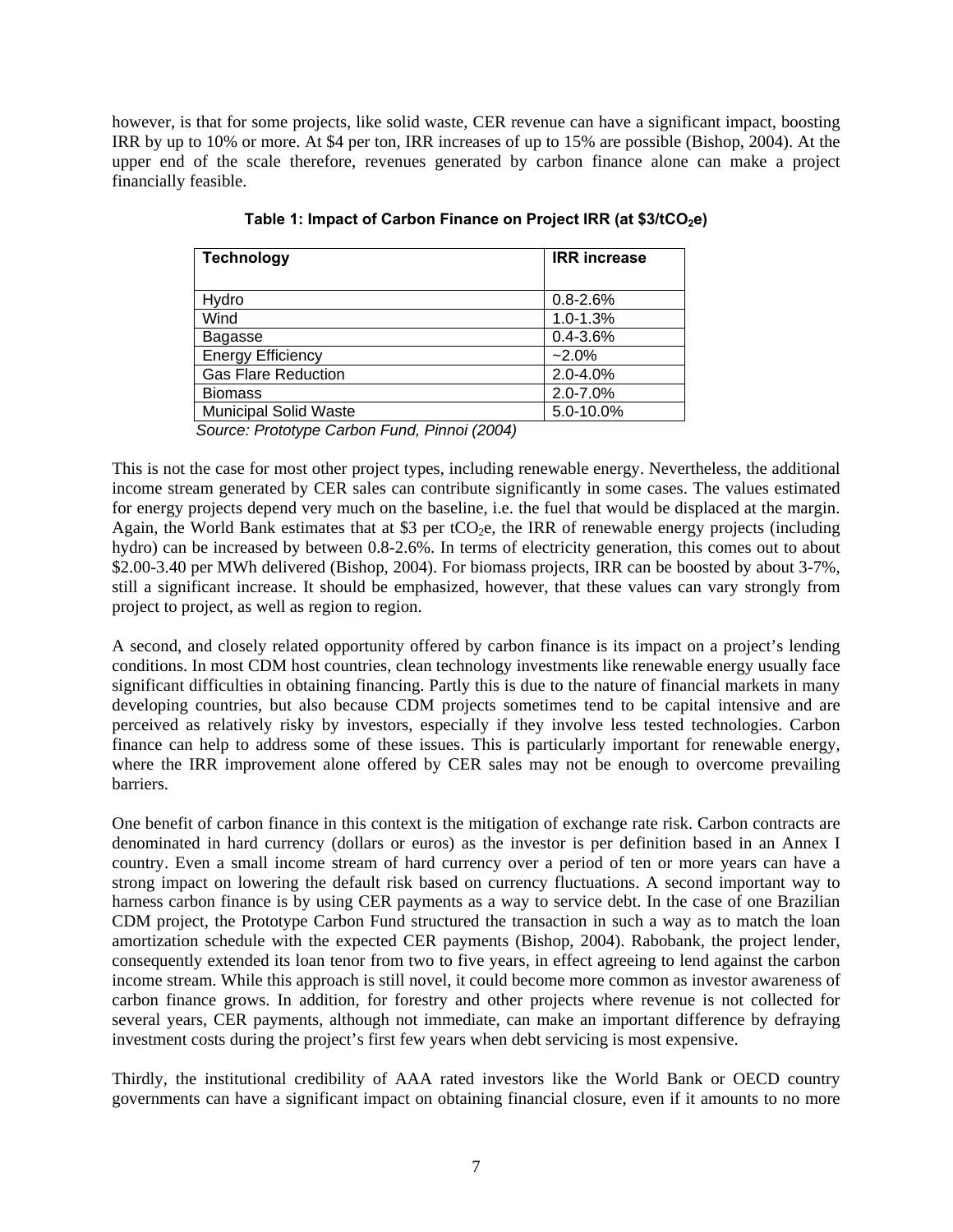than psychological assurance of additional investors. One example is a PCF 30MW hydro project in Mexico. In addition to documenting other financial and technology barriers, a key argument made by the PCF in demonstrating additionality was that the involvement of the World Bank in carrying out environmental and socio-economic assessments was seen as an implicit endorsement of the project, bringing on board other financial institutions that had previously been uncertain about investing. In fact, as the Project Design Document states, several investors demanded evidence of the PCF's involvement before reaching financial closure. $^{11}$ 

## **Challenges**

1

Several of the challenges to applying carbon finance have already been alluded to in the above discussion. These challenges could be categorized under three headings: technical, financial, and market risk.

Technical challenges basically involve the UNFCCC requirements for methodology approval and project registration. Arguably, the extent to which these requirements pose a difficulty depends very much on the project type. Whereas landfill gas projects are largely and successfully established in terms of baseline elaboration, emissions verification and additionality, the same cannot be said for transport for example (as is discussed in more detail below). While in theory any activity that produces greenhouse gases is eligible for carbon finance, practically speaking, many project categories are extremely difficult to develop for methodological and measurement reasons.

Challenges involving financing are essentially the flip side of some of the benefits presented above: carbon finance's impact on both the IRR and overcoming financing barriers is still limited in many cases. The basic difficulty is that, as a rule, carbon finance cannot, with the exception of some gas capture projects, financially sustain a project on its own. At the same time, projects that are already above an accepted IRR threshold without CER sales tend to be viewed as non-additional (because it is likely they would have gone ahead even in the absence of carbon finance). In many cases, the challenge is therefore to select projects that require the additional revenue offered by carbon finance to become feasible, or at least to overcome existing barriers. But as was indicated by the figures above, the additional CER revenue can be relatively small in many cases. As a result, the applicability of the CDM from a financial point of view is often quite limited. In addition, there is still some reluctance on the part of many financial institutions to lend against carbon streams. Smaller investors do not have the clout of the World Bank, making leveraging more difficult. Lastly, CDM transaction costs are non-trivial, especially for small projects.

In terms of market risk, there are two challenges beyond the conventional risk factors (such as country or currency risk). The first is that a project's registration with the CDM Executive Board is never guaranteed. Without being registered, it is not eligible to generate CERs, and cannot therefore benefit from additional income. Although careful preparation can mitigate this risk, it nevertheless remains a factor. This uncertainty can be very frustrating for investors willing to put up money to cover project development costs. In many cases, CER purchasing contracts are structured so that project developers take on this so-called registration risk. For small entities, this can be a significant liability.

A second, and more long-term risk is the uncertainty about a second commitment period. Negotiations about a post-Kyoto framework start in earnest in 2005. Currently, it is still far from clear what this framework will look like and if it will build on Kyoto in any way. For CDM project developers, however, this means some uncertainty about demand for CERs post-2012. Currently, forward purchases of credits for after 2012 are worth very little on the market. This also means that the window for projects that can

 $11$  See the Project Design Document for more information: http://www.dnv.com/certification/climatechange/Upload/PDD\_El%20Gallo\_2004-04-21.pdf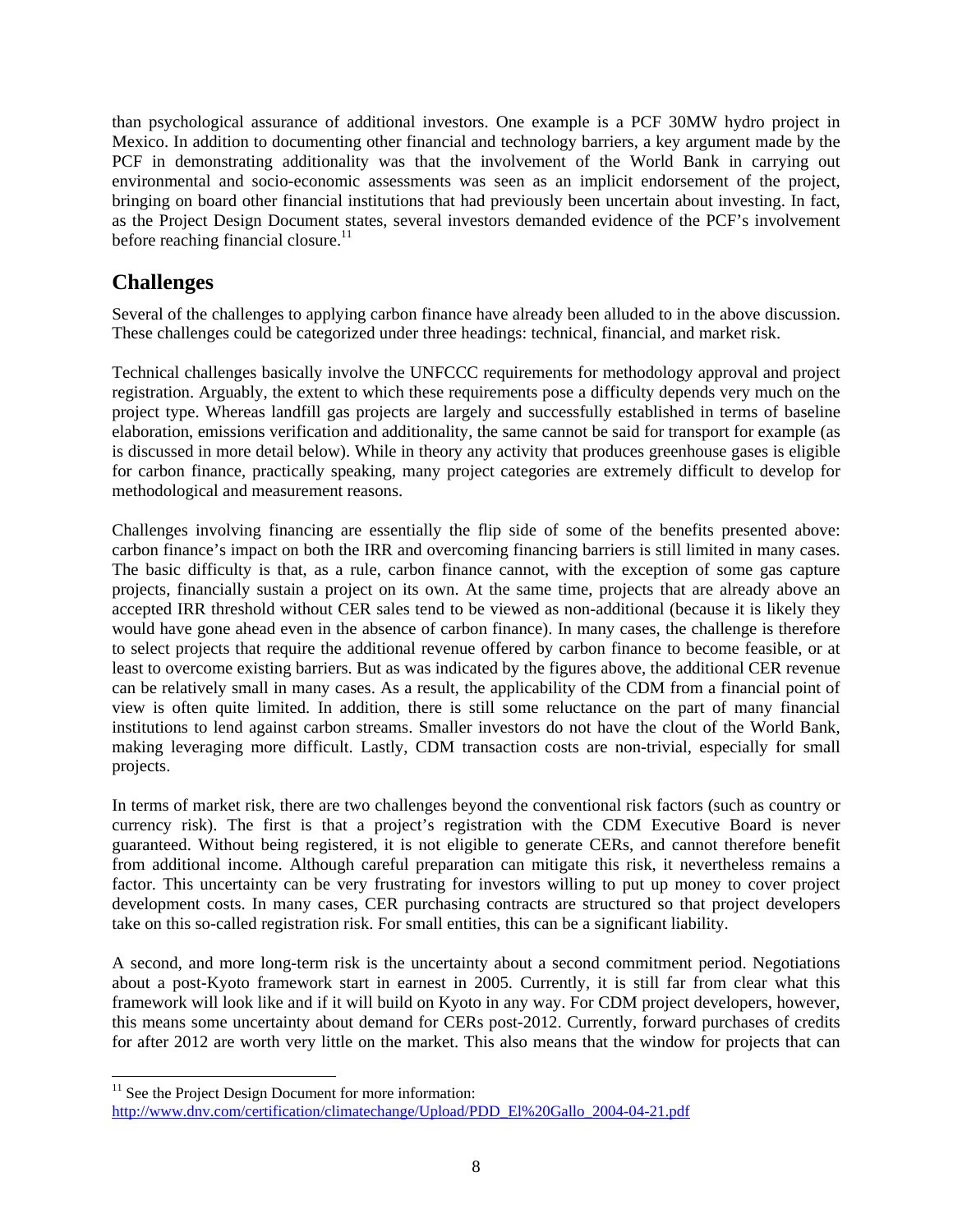deliver credits within the first commitment period (2008-2012) is quickly closing. Given the time it takes for a project to move from its preparation phase to registration to actually generating credits, most projects that want to attract buyers will have to be in place by 2007 or 2008 at the latest.

## **4. Opportunities for CDM Projects in Latin America**

As noted above, the LAC region has taken on a substantial role in the global carbon market, beginning with the AIJ pilot phase in the mid-nineties, and continuing with the growth of the CDM market today. Although current trends suggest that Asia will take the largest share in the years to come (particularly India and China)<sup>12</sup>, the Latin American region will nevertheless continue to play an important role. Several countries' institutional capacities have already evolved to a very advanced level, and the growth of the CDM market has also spawned significant regional expertise in carbon finance, both in the public and private sector.

In theory, carbon finance can be applied to reduce greenhouse gas emissions from almost any source. From a technical point of view therefore the LAC region offers opportunities for CDM project development in almost all sectors that emit greenhouse gases or sequester carbon: energy, transport, forestry and waste management. In practice, however, the applicability of carbon finance is limited by a number of factors. These include the current level of carbon prices, relatively high transactions costs, methodological issues like baseline development, and questions about the additionality of certain activities. These constraints give certain project types an obvious edge over others, and have largely shaped the development of the current project pipeline. At the same time, some of these issues may diminish in importance as the CDM market continues to grow and mature. Higher carbon prices, for example, could expand market opportunities for project types currently not commercially viable. Similarly, increased experience with certain methodologies may make relatively complex projects (e.g. in the transport sector) more attractive in future.

At the moment, uncertainty surrounding the post-Kyoto debate makes it difficult to forecast how the market will develop over the coming years. Current demand has been almost exclusively for CERs eligible for the first commitment period (2008-2012). There is reason to believe, however, that regardless of the post-Kyoto climate framework, the CDM market will continue to exist, even if slightly changed in form or scope. In terms of evaluating the region's opportunities for CDM project development, this is crucial because it would mean that the window of opportunity for project development would be extended well beyond 2007-2008 (by which most projects will have to be in place in order to deliver credits for the first commitment period). This would have an effect not only on the quantity of projects and emissions reductions generated over the next few years, but possibly also on the relative shares of project types in the region's CDM portfolio. While it can be expected that gas capture will remain the most attractive activity, the LAC region also offers strong opportunities in two sectors that, for a number of reasons, have not yet managed to establish a foothold in the market: forestry and transport. In addition, it is possible that

l

 $12$  This trend derives in part from the carbon intensity and inefficiency of the energy systems in these countries, but it has been bolstered in particular by the development of a number of GHG-intensive projects involving gas capture and destruction. The destruction of HFC23, for example, is extremely profitable due to this gas' high global warming potential (it is 11,700 times more potent as a greenhouse gas than  $CO<sub>2</sub>$ ). Many of these projects are able to deliver extraordinarily large quantities of CERs at very low cost, which some commentators have suggested could lower the market price of CERs. Although it is clear that gas capture in Asia has a huge potential (including also  $N<sub>2</sub>O$  and CH<sub>4</sub>), it is not certain that all projects in the pipeline will deliver as many credits as anticipated. During the fall of 2004 the CDM Executive Board put two previously approved baseline methodologies for HFC23 projects on hold because of additionality issues.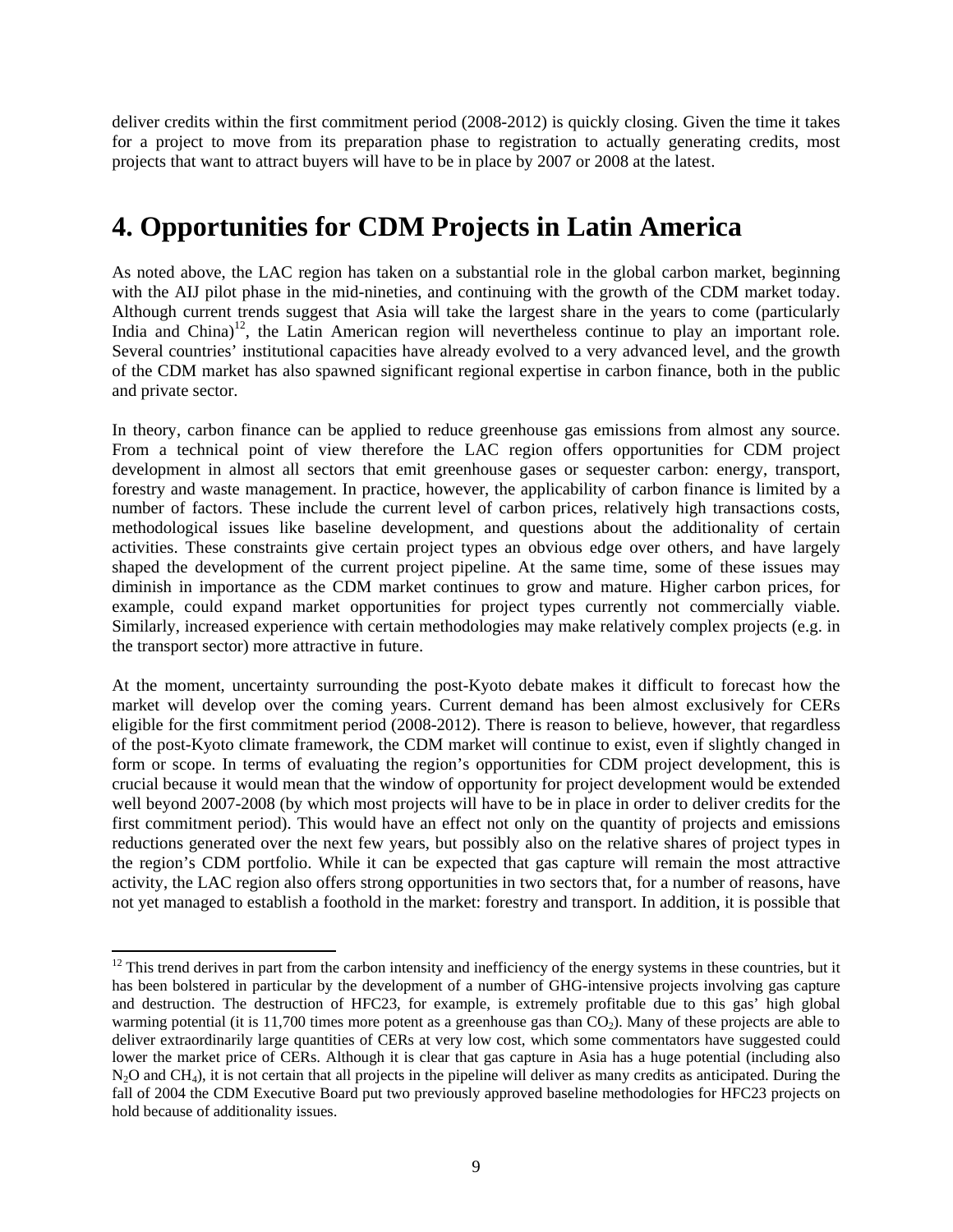renewables will manage to increase their market share as well, although this depends to on the level of carbon prices as well as on broader trends in the region's energy sector.

On a sector-by-sector basis, the following sections provide an overview and evaluation of some of the key issues that are most likely to shape the potential for project development in the years ahead. Although many factors that determine the success or failure of a particular activity are very project-specific, a number of issues can nevertheless be identified on a sectoral level. In general, the region's project potential is determined by practical considerations involving the details of CDM project development, and not just a purely technical or engineering potential in different sectors. In other words, while opportunities for greenhouse gas mitigation are abundant, carbon finance is inevitably limited to a subset of activities which are conditional on number of factors. In spite of these limitations, however, the CDM should continue to provide an important impetus for the region's efforts to support climate change mitigation.

## **4.1 Renewable Energy and Hydro**<sup>13</sup>

#### **Experience to Date**

l

Experience with energy sector projects, and in particular renewables has been relatively mixed up to now. On the one hand (as shown in Chart 1), the current LAC pipeline reveals a strong interest in renewable energy projects. A total of 36 projects were identified, and this number will undoubtedly continue to grow. In global terms, the LAC pipeline is also relatively significant, making up about one third of total renewable energy projects identified by CDM Watch.<sup>14</sup> This interest is also consistent with the more general technical potential for renewable energy in Latin America. As noted above, most of the renewable energy projects identified in the pipeline are biomass (mainly bagasse) and small hydro under 10MW capacity. Only four out of 36 projects were involved wind based energy.

On the other hand, two factors seem to somewhat mitigate the success of this project type up to now. The first is that although the number of renewables projects is relatively large, their share in terms of estimated emissions reductions is rather limited (12%). Chart 4 indicates that at about 29,000 tCO<sub>2</sub>e /year, the median project size for renewables is only a fraction of gas capture, and even hydro. As will be seen further on, projects of this small size also face difficulties in terms of recuperating upfront transaction costs. Secondly, the number of methodologies for renewables approved by the CDM Executive Board so far has been small. This is not necessarily an indication of failure, but it suggests that the complexity of methodological issues could remain a barrier for some projects. As is discussed in more detail below, baseline issues in particular can be challenging for energy projects. At the same time, increased experience and the availability of previously approved methodologies should serve to facilitate the approval process.<sup>15</sup>

<sup>&</sup>lt;sup>13</sup> In the context of the CDM, many methodological and eligibility issues apply to hydro and smaller renewables alike, which is the reason they have been included in the same section. Although most hydro projects tend to be larger in scale than other technologies such as wind or biomass, the current CDM Watch pipeline includes only a few projects that are larger than 50MW. Hydro projects under 10MW capacity are included under renewables in the project portfolio, while those above 10MW are listed under hydro.

 $\frac{14}{14}$  Worldwide, India hosts the highest number of renewable energy projects.

<sup>15</sup> Currently, approved methodology AM0005 (*Small grid-connected zero-emissions renewable electricity generation*) and AM0019 (*Renewable energy project activities replacing part of the electricity production of one single fossil-fuel-fired power plant that stands alone or supplies electricity to a grid, excluding biomass projects*) are relevant for renewable energy projects. The CDM Methodology Panel has also put together a "consolidated" methodology (*Consolidated methodology for grid-connected electricity generation from renewable sources*) based on a number of approved projects.

See: http://cdm.unfccc.int/methodologies/PAmethodologies/approved.html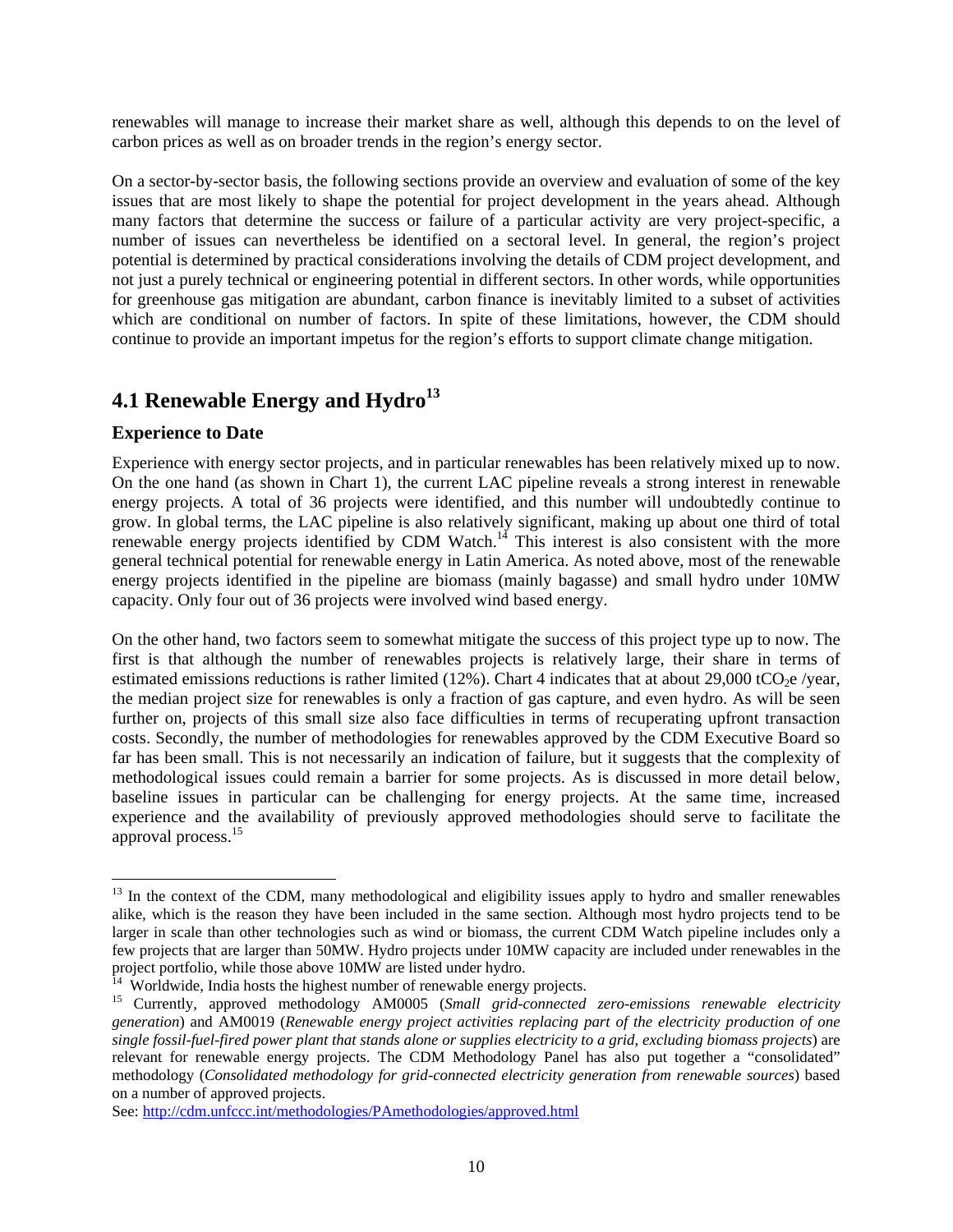Larger Hydro (above 10MW) has certainly been more dominant in terms of estimated emissions reductions than renewables. A total of 23 identified projects are estimated to generate about 21% of total emissions reductions. As will be seen below, in many ways large hydro projects face the same difficulties as renewables, but are more profitable as CDM projects because of the larger volume of CERs produced. Compared to gas capture projects, however, they are not easy to develop. In particular large upfront costs and the additionality question could cause a number of projects in the pipeline to stall later on the in project cycle. In the global CDM market, hydro projects are currently almost exclusively from Latin America, indicating an especially strong potential in the region.

#### **Project Eligibility and Methodological Issues**

#### *Additionality*

As suggested previously, one of the main difficulties faced by project developers is to demonstrate that the project activity is additional – that is, it would most likely not have taken place in its current form without the benefit of carbon finance. At the very least, it must be demonstrated that CER revenues have helped to overcome existing barriers that would probably have prevented the project from being implemented under business-as-usual circumstances. For many energy projects, but particularly hydro, the additionality test has been a difficult barrier.

A few examples taken from projects already submitted to the CDM Executive Board serve to illustrate this point. One important aspect of demonstrating additionality is timing. It is a common misconception that carbon finance can be incorporated into a project shortly before it is about to go into operation. As a general rule, once a project's underlying finance is settled, it is probably already too late to consider the CDM. The reason is that for large investments like hydro and also some renewables, it is not credible to argue that carbon finance played a significant role if there is no evidence it was taken into consideration until the project was about to go into operation. An instructive example is the El Canada hydro project (43MW) located in Guatemala.16 It was submitted to the CDM Executive Board during its first round of projects in the spring of 2003. One of the reasons it was rejected was insufficient demonstration of additionality. Most importantly, construction on the project had already begun in 2002, about a year before project submission. Secondly, a 10-year purchasing agreement for electricity sales to the grid had also been agreed. In terms of additionality, these two factors made it very difficult to argue that the project would not have gone ahead anyway (indeed, it had already started).<sup>17</sup>

Another examples relates to the project's financial attractiveness.<sup>18</sup> In the absence of barriers that could have prevented a project's implementation, a financially competitive investment may be considered nonadditional. For many renewables, this may not be an issue, if alternative energy sources like natural gas are feasible alternatives that are less costly per unit of electricity generated. For hydro, however, it is sometimes difficult to demonstrate that other and cheaper alternatives for power generation exist. In the case of the Peñas Blancas hydro project in Costa Rica  $(35.4MW)$ ,<sup>19</sup> submitted to the CDM Executive

1

<sup>&</sup>lt;sup>16</sup> For Project Design Document, see:

http://cdm.unfccc.int/methodologies/PAmethodologies/publicview.html?OpenRound=1&OpenNM=NM0006&cases  $\frac{\overline{C} = C \# NM0006}{\frac{17}{17}}$  It is possible, in some situation, for a project to have entered the construction phase and still be eligible for CDM

registration. However, in this case there must be evidence (e-mail correspondence, project identification reports, etc.) that the CDM was taken into consideration from the beginning.

<sup>&</sup>lt;sup>18</sup> The additionality tools issued by the CDM Executive Board require an investment analysis, in the form of a simple cost analysis, an investment comparison analysis, or a benchmark analysis, and must demonstrate that other project alternatives are financially more attractive.  $19$  See:

http://cdm.unfccc.int/methodologies/PAmethodologies/publicview.html?OpenRound=1&OpenNM=NM0008&cases =C#NM0008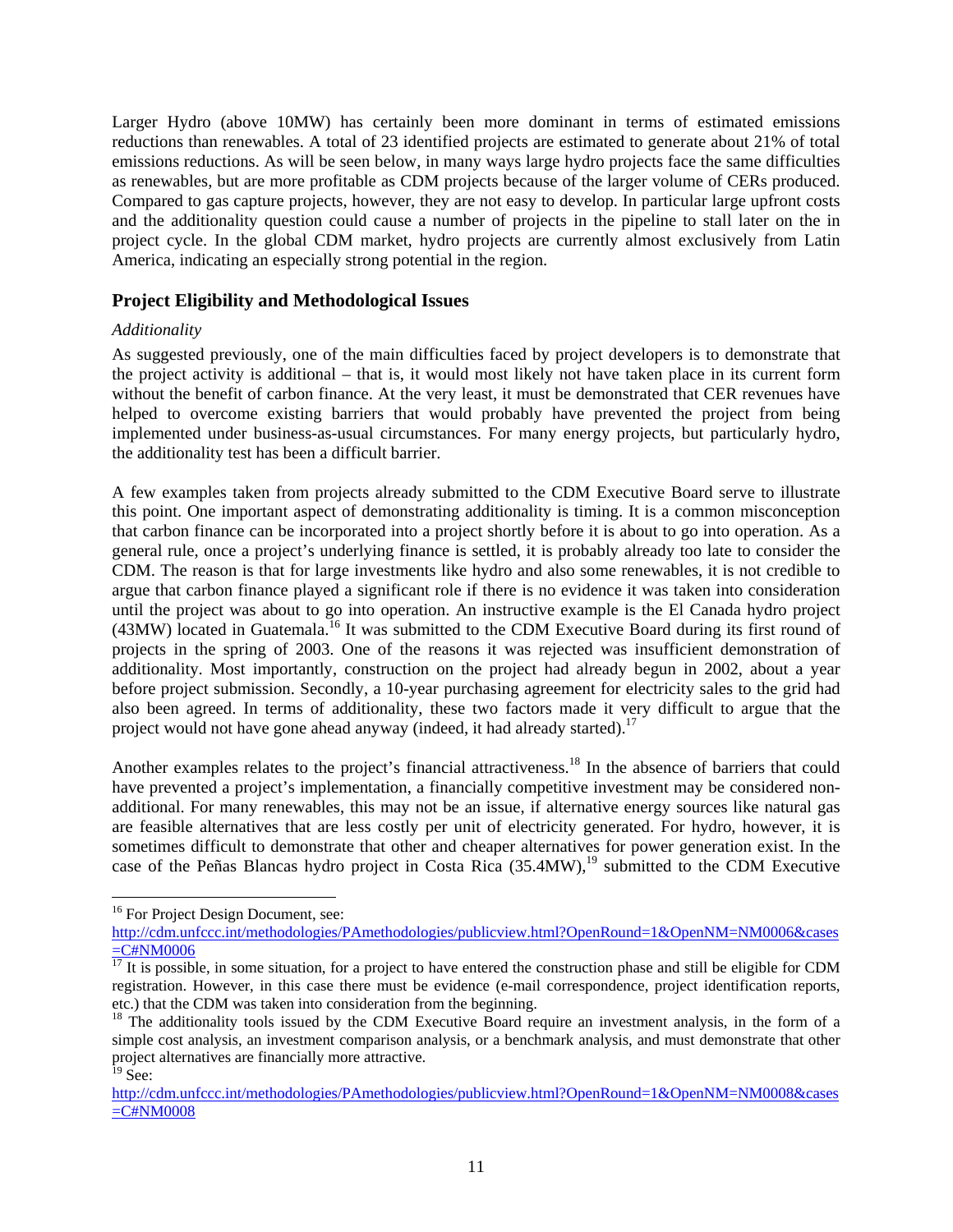Board in 2003, one of the reasons why the additionality argument was not accepted was that its project document stated the power plant would be able to supply electricity at a competitive rate (although there were other important factors as well). In other words, if the project was already competitive, there was no reason it would not have gone ahead in the absence of carbon finance.

In some cases, however, a financially competitive project may still be additional if there are existing barriers that carbon finance helps to overcome. A good example of where this was successfully shown is the PCF's El Gallo hydro project (30MW) in Mexico.<sup>20</sup> The project demonstrated that a number of barriers, including both investment and technological, existed that made this particular project very difficult to carry out. Finally, it was shown how the impact of carbon finance helped to alleviate these barriers and make the project feasible.

Common practice is another important aspect of additionality that can be applied in an energy project context. If there is evidence a project is very uncommon, or even the first of its kind in a particular area, the argument that barriers currently prevent project implementation is bolstered. This demonstration may favor projects such as wind, which are not yet very widespread in the LAC region. Hydro, however, is obviously much more common, and even a dominant power source in many regions. The existence of many similar project types in a particular region may therefore make the additionality requirement more difficult to pass.

#### *Baselines and Estimated Emissions Reductions*

For many energy projects, the elaboration of a baseline can be a relatively complex exercise. This is because estimated emission reductions are based on calculating how much power from other sources will be displaced (or substituted for) when electricity from the project activity is sold to the grid. Particularly in countries where data availability is very low, these estimates can be quite challenging.

Two key concepts are generally applied to estimate how much power in the grid is being displaced by the project activity: *operating margin* and *build margin* (OECD, 2002). It has long been argued that the impact of a project activity can be better calculated by analyzing its effect on the margin, rather than the average, i.e. the overall fuel mix of the power sector. Both the operating and build margin are based on this approach. The operating margin tries to measure the effect that a project activity has on the operation, i.e. the electricity produced by other grid-connected power plants. The build margin, on the other hand, takes into account to what extent the project activity may have delayed investment in a new electricity source (e.g., because of a new hydro plant, a coal plant will either not be built [cancellation effect], or its construction will be delayed by a certain time period [delay effect]).

Applied on their own, both approaches have serious limitations, however. That is why most baselines use a combination of both operation and build margin (*combined margin*).21 One reason is that where a delay effect exists, it may take several years before manifesting itself because of long lead times in construction and the inertia of investment decisions. In this case, the operating margin may be a better approach in the project's first years, while the build margin might be more suitable later on. Another reason is that the combined margin leaves more room for error, serving as a more standardized approach.

### **Project Financing and Cost**

#### *Project Profitability*

As discussed previously, carbon finance has only a limited effect on the profitability of both renewable energy and hydro projects. On its own, the sale of CERs is generally not enough to meet investment

<sup>&</sup>lt;sup>20</sup> See: http://cdm.unfccc.int/methodologies/PAmethodologies/process?cases=A&OpenNM=NM0023

 $21$  Consolidated methodology AM0005 and AM0019 both use a combined margin approach.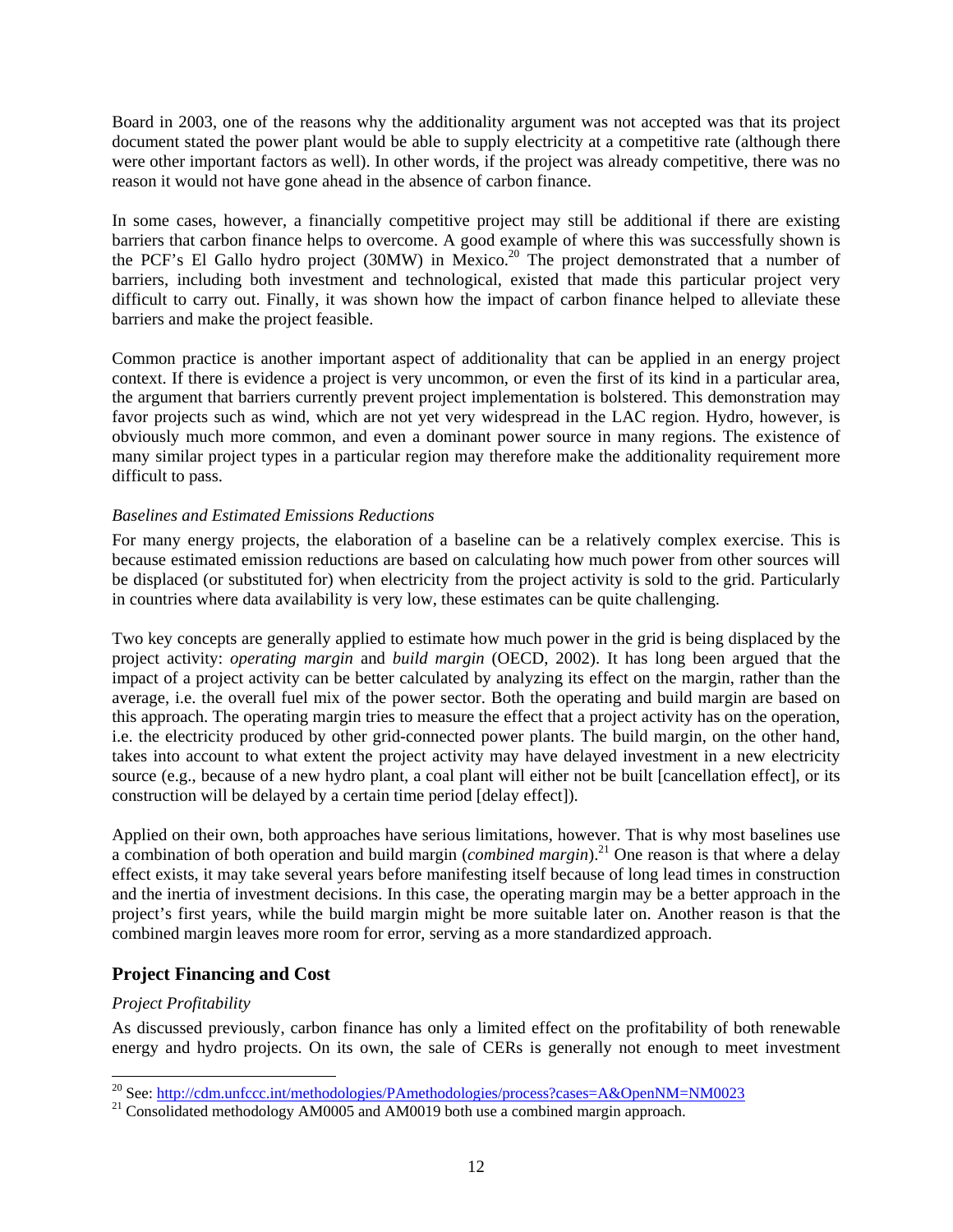expectations in developing countries. At the same time, however, there are some important differences between various technologies in this respect. Table 1 above indicates that at \$3 per ton  $CO<sub>2</sub>e$ , the range of IRR improvements among renewable energy technologies is relatively large. At 1.0-1.3%, wind is the least profitable. Hydro, due to its size advantage, performs better, with up to 2.6% additional IRR. In the Latin American context, however, bagasse (0.4-3.6%) and biomass in general (2-7%) are of particular interest.

As was seen in the analysis of the present renewables portfolio, biomass, although more or less equal in number to wind and small hydro, was responsible for over half of estimated emissions reductions by renewables. It is likely that its advantage over other technologies in terms of profitability is related on the one hand to size (although this does not apply to hydro), and on the other hand to the GHG-intensity of the fuels replaced, or fuel savings generated. In this respect, biomass combustion is often more advantageous than hydro, which relies only on grid displaced power for carbon savings. In general, it can be assumed that higher CER prices already seen in today's market will help to increase the numbers presented in Table 1, which could be especially important for wind, and some small hydro, whose investment impact remain somewhat marginal.

#### *Transaction Costs*

In view of the rather lengthy and somewhat complex CDM project cycle, as well as the need for baseline and monitoring methodologies, it is not surprising that transaction costs can be significant. Two general observations are worth making in this context. First, and not surprisingly, transactions costs are relatively higher for small projects. Second, we can reasonably expect these costs to diminish over time, due to: increased project experience; an increase in the number of approved baseline and monitoring methodologies that will future projects easier and less costly to develop; and hopefully a growth in the number of private sector entities providing project development services, increasing competition.

Because of their relatively smaller size, many renewable energy projects are particularly affected by high transactions costs. Michaelowa et al  $(2004)$  estimate that for projects delivering over  $200,000$  tCO<sub>2</sub>e annually (or over 2Mt over ten years), transaction costs are very low, or almost negligible, at around  $\Theta$ .1 per tCO<sub>2</sub>e. Between 20,000 and 200,000 tCO<sub>2</sub>e per year, they rise to about  $\bigoplus$  per ton, representing a substantial portion of the CER sales price (which is currently likely to be between  $\epsilon$ 4-5 per ton). Smaller projects delivering less than 20,000 tCO<sub>2</sub>e per year are no longer profitable, with estimated transactions costs of up to  $\bigoplus$  0 per ton.

In terms of the project cycle, the World Bank (Eguren, 2004) estimates that an average project costs about \$200,000 to develop. Of this, just under \$100,000 are counted as costs related to project identification, design, and methodology elaboration. Again, it can be assumed that more complex activities will be more expensive in this respect as well. Private sector consultants, however, can be expected to provide the same services for significantly less. One company (Eguren, 2004) estimates its total costs at around \$90,000 per project. Part of the discrepancy is a result of the high project evaluation costs run up by the World Bank. At the same time, the World Bank's carbon funds have other benefits, such as higher leverage on capital markets and strong credibility that cannot easily be valued in monetary terms.

#### **Small-Scale Projects**

In view of some of the above-discussed barriers for renewable energy, and indeed many CDM projects in general, the UNFCCC elaborated special modalities and procedures for small-scale activities. The main purpose of this was to reduce transactions costs, and encourage the development of smaller, and in many cases more developmentally beneficial CDM projects. Small-scale projects fall under the following three categories: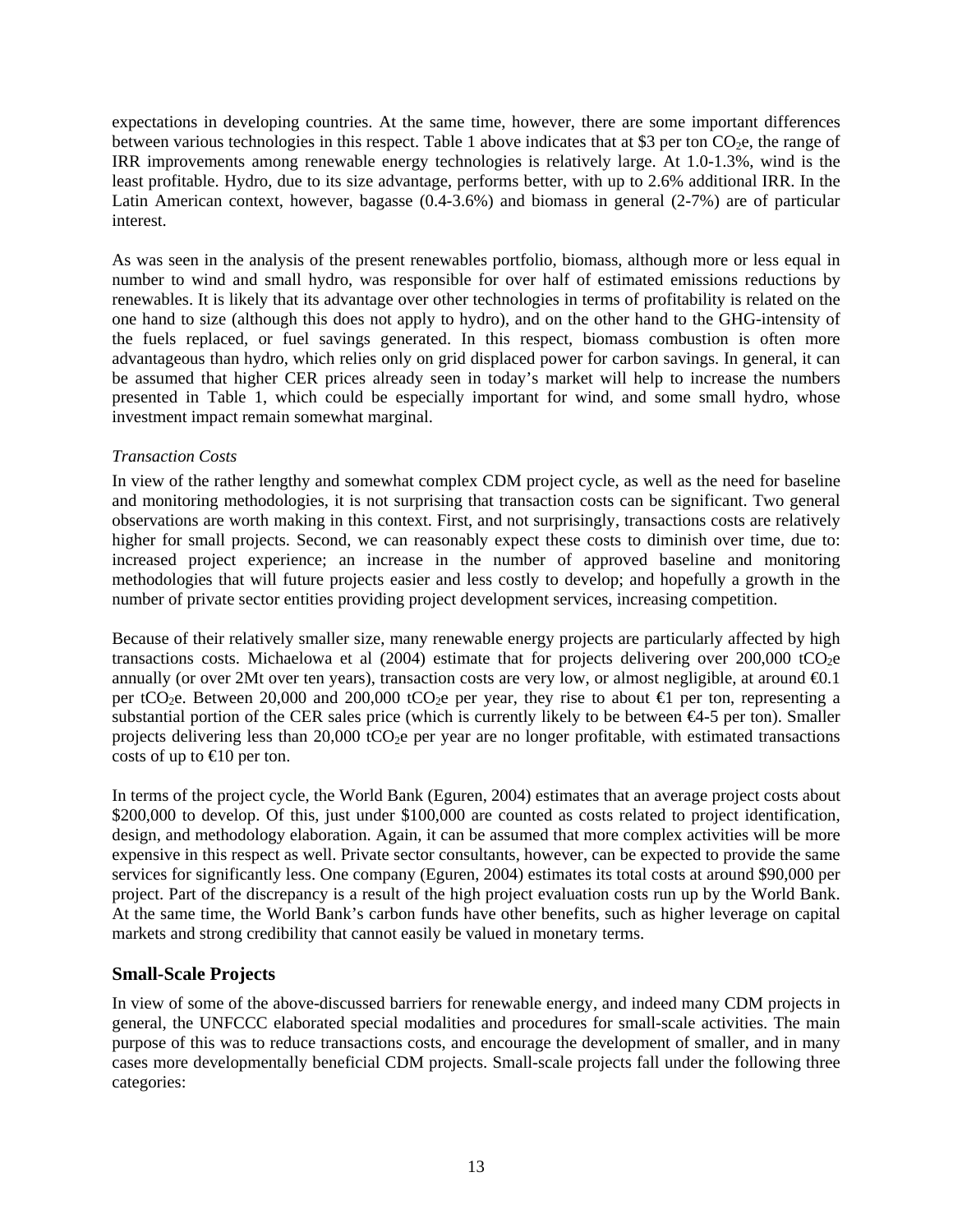- (i) Renewable energy project activities with a maximum output capacity equivalent of up to 15 megawatts (or an appropriate equivalent);
- (ii) Energy efficiency improvement project activities which reduce energy consumption, on the supply and/or demand side, by up to the equivalent of 15 gigawatt hours per year;
- (iii) Other project activities that both reduce anthropogenic emissions by sources and directly emit less than 15 kilotons of carbon dioxide equivalent annually.

One of the main benefits of small-scale projects is that they can make use of a number of already existing and simplified baseline and monitoring methodologies that have been developed by the CDM. Less stringent data requirements and less complex methodologies mean that project development costs are significantly reduced. In addition, the registration fee for these projects is lower too (\$5,000 for projects with annual emission reductions of 15 Kt or lower). In order to be more efficient, several projects can also be "bundled" and submitted as one project activity.

In terms of transaction costs, these measures seem to have an effect. The World Bank (Haites, 2004) estimates project development costs of about \$100,000, which would be less than half of regular CDM projects. Another estimate (Coto and Gouvello, in Euguren 2004) arrives at numbers between \$23,000 and \$78,000. However, the general estimates from Michaelowa et al (2004) still seem to remain true: projects delivering less than 20,000 or at the very least  $10,000$  tCO<sub>2</sub>e annually will probably still be unprofitable. At the same time, it must be said that some buyers are willing to pay higher prices for projects with particularly good environmental co-benefits. $^{22}$ 

### **4.2 Transport**

#### **Experience to Date**

In Latin America, the transport sector currently accounts for about one third of total GHG emissions. It is also the fastest growing sector. Within the transport sector the primary source of emissions (over 80%) is road transportation. The strong upward trend in emissions, which is projected to continue, is largely due to the growth of the private vehicle fleet and increased vehicle use. This relationship between vehicle use and economic growth is well documented in Latin America as well as other regions. Fuel efficiency improvements, although not insignificant, are unlikely to make a strong dent in the future emissions curve.

It would seem, therefore, that the transport sector (and in particular urban transport), offers strong possibilities for greenhouse gas mitigation projects. Up until very recently, however, the only practical experience in this area had been in the context of the Global Environment Facility (GEF), which has been funding urban transport projects for a number of years (with mixed success). CDM projects have only developed over the last year or so, and are still very few in number, both in LAC and other regions. Nevertheless, interest and activity is growing. Significant challenges to developing transport projects under the CDM remain, however, particularly in view of the methodological issues (baselines, emissions monitoring, and additionality) involved.

### **Possible Project Types**

l

The transportation sector, and in particular urban transport, provides a multitude of opportunities for greenhouse gas mitigation. In theory, any activity that reduces fuel consumption (which is the underlying source of greenhouse gas emissions) of vehicles could be eligible for carbon finance. Latin America has

 $22$  For example, some small-scale renewable energy projects being developed by the Finnish government are being paid up to €6.30 per ton (Haites, 2004).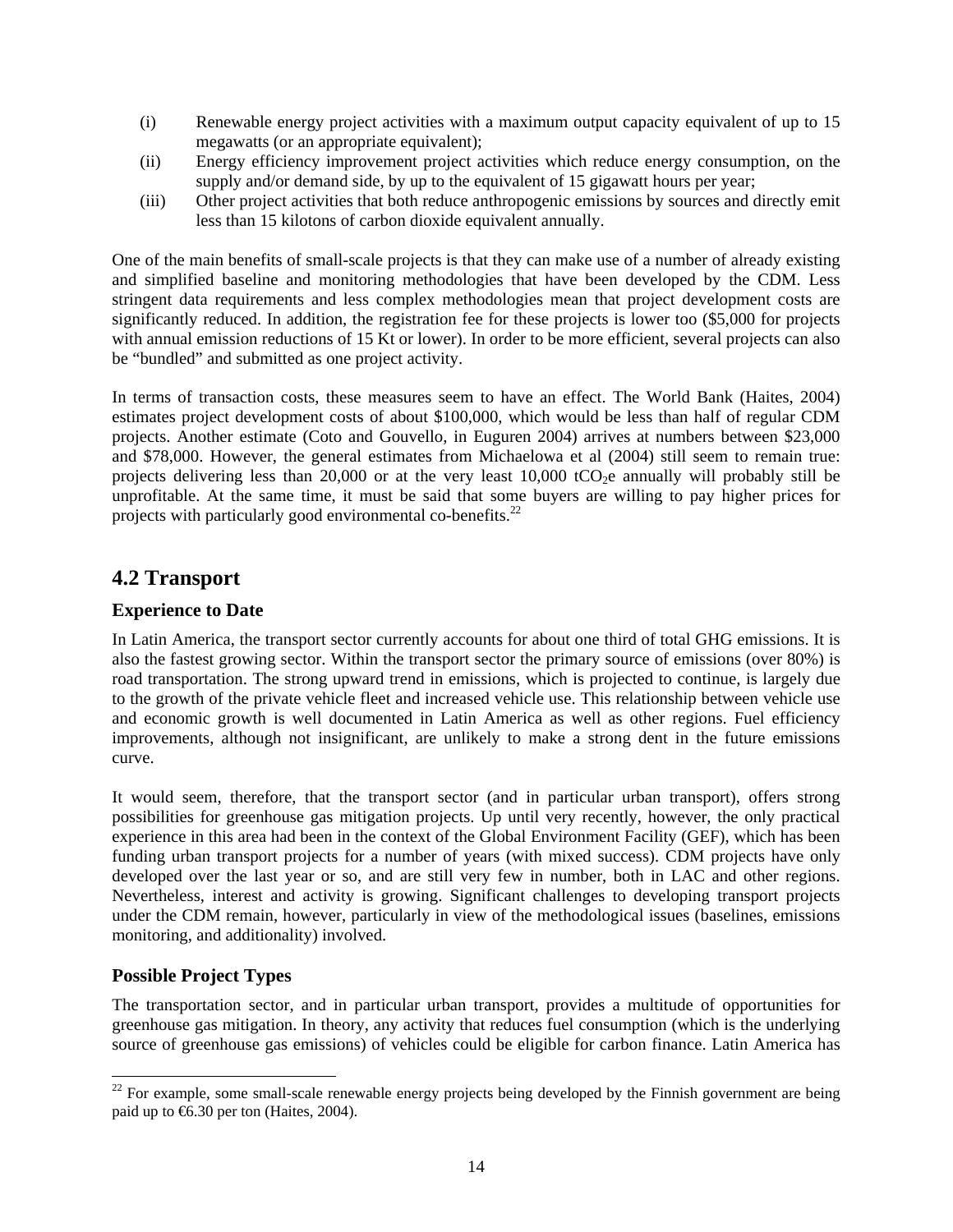some experience concerning urban transportation improvements (notably in Curitiba, Brazil and Bogotá, Colombia). The challenge, as suggested above, is to design a project that will be compatible and feasible within the CDM framework.

Salon (2001) notes five factors for reducing greenhouse gas emissions in the transport sector:

- Vehicle efficiency
- Greenhouse gas intensity of the fuel used
- Level of transport activity (i.e. distance traveled)
- Mode of transport chosen
- Level of capacity used (load factor)

Many projects aim to address more than one factor. Indeed, of the CDM projects currently identified in LAC, two in particular (Transantiago in Santiago de Chile, and TransMilenio in Bogota, Colombia) include all five factors at least to some extent.

The following table (Johnson, 2003) provides a useful summary of GHG emissions from different transport modes. Note that modal shift from private to public transport, although difficult to achieve, carries the most potential in terms of GHG emissions reductions.

| <b>Mode</b>                             | CO2-equivalent<br>emissions (grams/<br>vehicle-km) | <b>Maximum</b><br>capacity<br>(passengers) | Average<br>capacity<br>(passengers) | CO2-equivalent<br>emissions<br>(grams/<br>passenger-km) |
|-----------------------------------------|----------------------------------------------------|--------------------------------------------|-------------------------------------|---------------------------------------------------------|
| Pedestrian                              | 0                                                  |                                            |                                     | O                                                       |
| <b>Bicycle</b>                          | 0                                                  | $\overline{2}$                             | 1.1                                 | 0                                                       |
| Gasoline<br>motor<br>scooter (2-stroke) | 118                                                | $\overline{2}$                             | 1.2                                 | 98                                                      |
| Gasoline<br>motor<br>scooter (4-stroke) | 70                                                 | 2                                          | 1.2                                 | 64                                                      |
| Gasoline car                            | 293                                                | 5                                          | 1.2                                 | 244                                                     |
| Gasoline taxi car                       | 293                                                | 5                                          | 0.5                                 | 586                                                     |
| Diesel car                              | 172                                                | 1.2                                        | 1.2                                 | 143                                                     |
| Diesel minibus                          | 750                                                | 20                                         | 15                                  | 50                                                      |
| Diesel bus                              | 963                                                | 80                                         | 65                                  | 15                                                      |
| Compressed<br>natural gas bus           | 1,050                                              | 80                                         | 65                                  | 16                                                      |
| articulated<br>Diesel<br>bus            | 1,000                                              | 160                                        | 130                                 | 7                                                       |

#### **Table 2: Average GHG emissions by transport mode**

#### **Project Eligibility and Methodological Issues**

#### *Additionality*

Many of the issues relating to additionality discussed above apply likewise to transportation projects. Generally speaking, it is not enough to show that the project activity reduces emissions below the baseline. There must be some evidence that carbon finance played a role in making the project possible in its current form. As with other large projects, for example hydro, this can be very difficult. The three transport projects identified in LAC at the time of writing all involve tremendous cost and planning,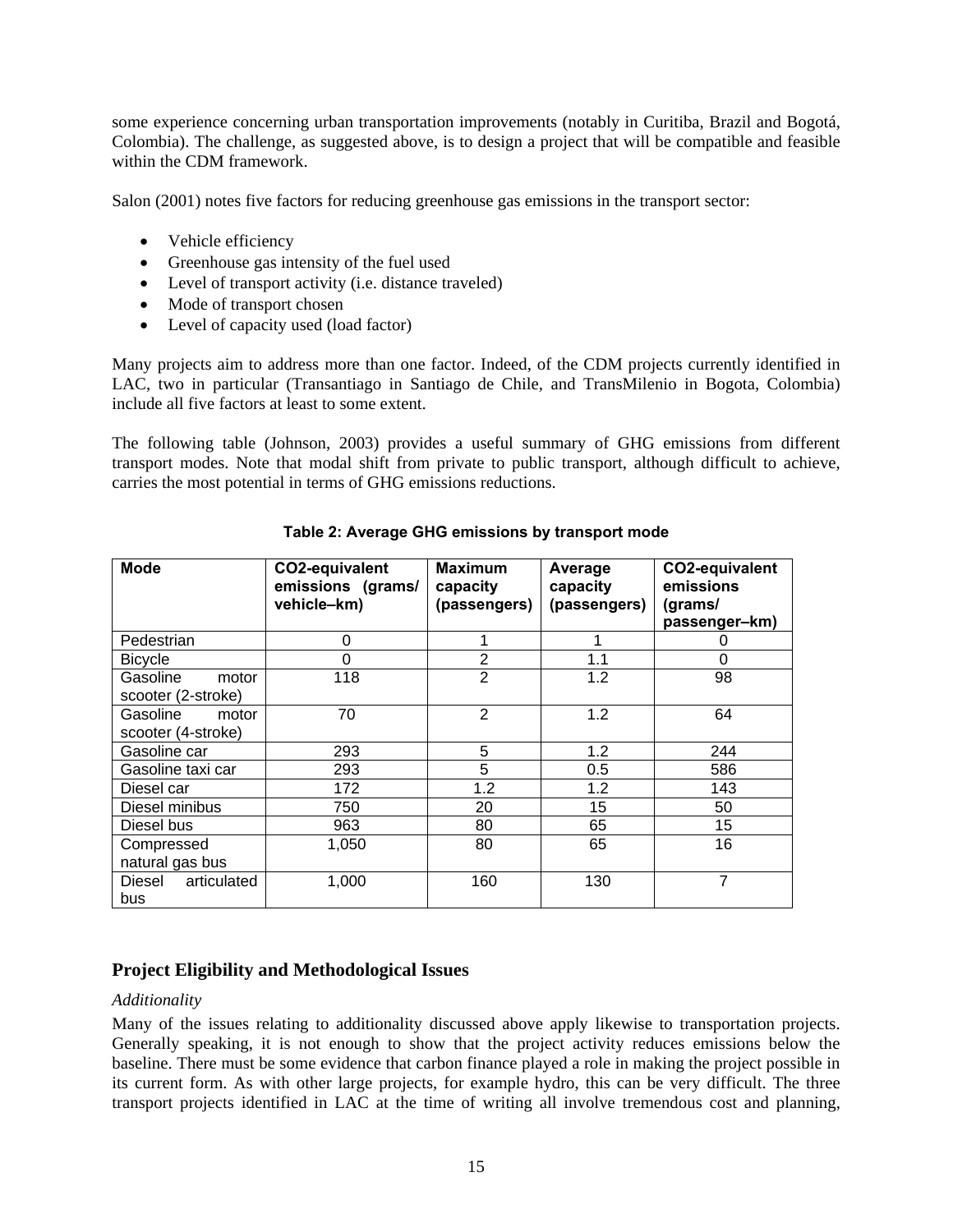partly because of infrastructure investments, and partly because they envisage the re-organization of an entire urban transportation network.

In the case of the Transmilenio project in Bogotá, Colombia for example, submitted to the CDM Executive Board in the summer of 2004, additionality was one of the main reasons for non-approval.<sup>23</sup> The project developers failed to show that the second phase of Transmilenio (of which the construction had already begun), for which they were claiming emissions credits, was in any way dependent on CER revenues. The project included the addition of articulated buses, bus lanes, as well as feeder routes, improving the overall efficiency of the system. Both the institutional and financial inertia behind a program of that scale (which took years to prepare), as well as the small financial impact of CER sales (see section below), made the additionality argument unconvincing. A similar project type is currently in the pipeline (Transantiago in Santiago de Chile). In its case, the project developers argue that the CDM was taken into account from the beginning, and will significantly help to overcome current barriers to implementation. It remains to be seen how the CDM Executive Board reacts to this argument.

#### *Baselines and Monitoring*

The literature on baselines for CDM projects is surprisingly sparse. In addition, there have been no official guidance documents issued by the UNFCCC or the CDM Executive Board on this sector (as oppose to forestry, for example). Project developers currently have little to go on, therefore, and it is likely that several methodologies proposed in the near future will have difficulties in being approved. Indeed, in the case of TransMilenio, it was not only the additionality question that led to its rejection, but also several measurement issues as well as the baseline elaboration.

Salon (2001) identifies two types of baselines that could be applied to the transport sector: subsectoral and regional. Subsector baselines are more specific and limit themselves to projecting trends such as emissions-per-km-traveled. Projects that affect only a specific indicator (such as vehicle fuel efficiency) can use subsector baselines. For example, a project consisting of upgrading a bus fleet to a newer and more efficient model, the baseline would consist of projecting the average emissions-per-km-traveled in a business-as-usual scenario. Where more than one indicator is impacted, regional baselines would be more adequate. As Salon notes, regional baselines represent a more holistic approach and try to estimate emissions from an entire city or region, partly based on indicators that are not necessarily linked to the project activity, such as population growth or income. A regional baseline may be necessary where a project includes a package of measures that may have complex interaction and spillover effects. This would certainly be the case for TransMilenio or Transantiago. For example, where mode shift is targeted by a project activity, the baseline must project driving behavior under a business-as-usual scenario over a number of years within a given geographic area.

As in the power sector, there is a clear tradeoff between accuracy and transactions costs. In addition, much of the data required for regional baselines may simply not be available or very difficult to come by, particularly in developing countries. Where projects seek to change the urban transport system of an entire city, establishing a credible baseline will be a challenging exercise.

#### **Project Financing and Cost**

Given the limited experience with transport CDM projects so far, there is little information concerning the financial impact of carbon finance in this sector. In addition, the range of project possibilities is much

l  $23$  See:

http://cdm.unfccc.int/methodologies/PAmethodologies/process?OpenRound=6&OpenNM=NM0052&cases=C#NM 0052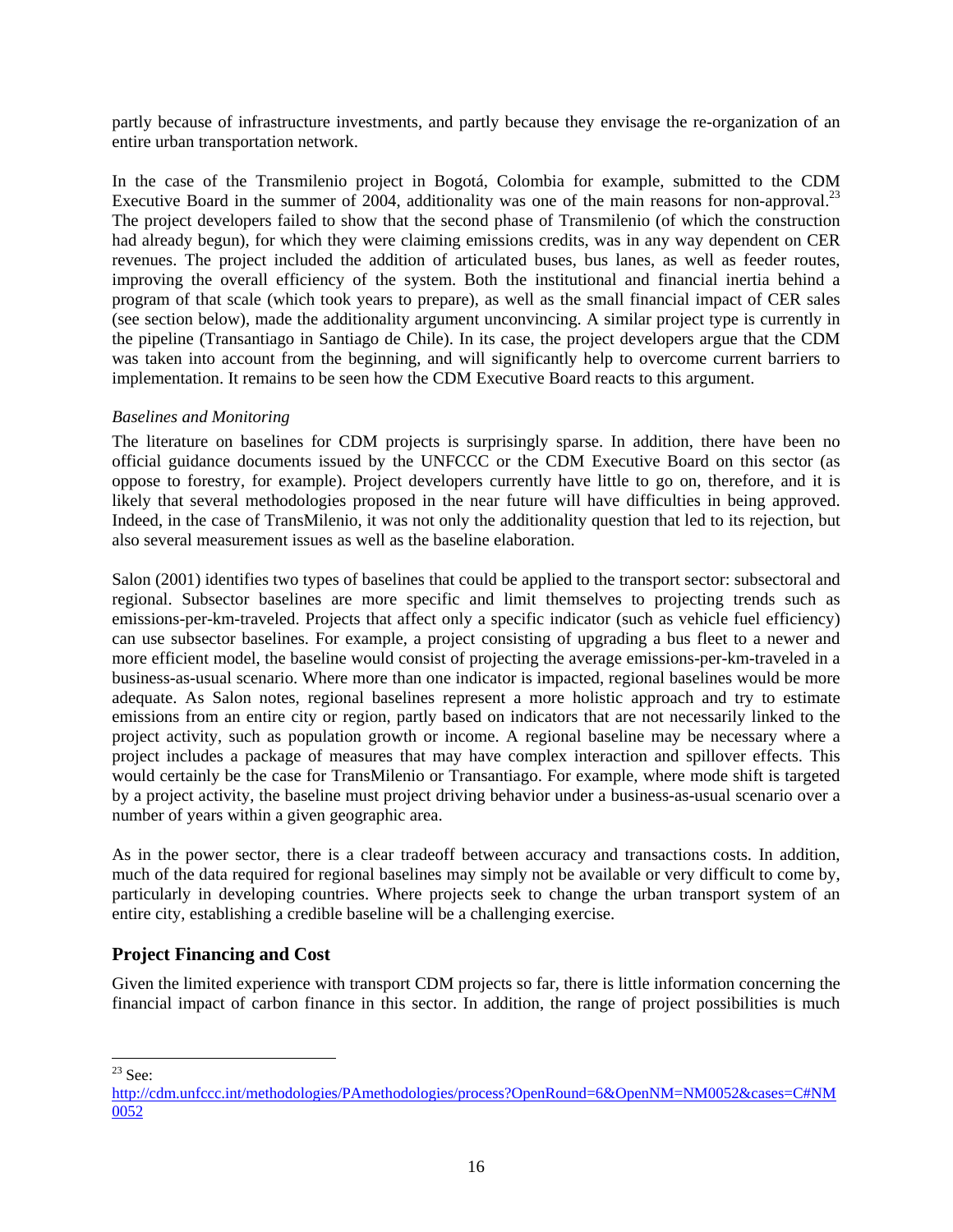larger than in other areas, so that the contribution made by CER sales to a project's IRR will be very specific to the type of activity involved.

In a study that assesses the potential of GHG reductions for increased systemic efficiency as well as technology upgrades for buses in Santiago de Chile, O'Ryan (2004) makes the following conclusions: in terms of GHG reductions, a re-organization of the current public transport system, including the construction of BRT and feeder routes, as well as the consolidation of existing private minibus operators, has a relatively strong potential. Greater efficiency as well as some degree of mode shift could reduce emissions by an estimated 450,000 tCO<sub>2</sub> annually. However, in terms of costs per tCO<sub>2</sub>e, the project is relatively expensive. At a total projected capital cost of about \$300 million (partly offsest by fuel savings of \$16 million), the estimated incremental cost of GHG reductions would be above \$30 per ton (Morgenstern, 2004). At a price of \$5 per ton, the contribution of CER sales to the project profitability are relatively limited, at about 0.5-1% additional IRR.

In Lima, a project that also involves the re-organization of the city's public bus system, annual GHG savings are estimated at about 200,000 tCO<sub>2</sub>.<sup>24</sup> The project, which is jointly financed by the IDB and the World Bank, is likely to be submitted to the CDM. At total project costs of around \$214 million, CER sales would be able to contribute between \$0.8-1 million annually (at carbon prices of \$4-5 per ton). Again, in terms of total project costs, the CDM's impact appears to be rather limited. In addition, transactions costs, which would include not only the initial pre-feasibility and baseline studies, but also annual monitoring of emissions from multiple sources, are likely to be significant.

It should be emphasized, however, that experience with transport under the CDM has not been sufficient to produce a solid range of numbers concerning project profitability. In addition, the large number of possible project types all falling under the category of transport makes general estimates difficult.

## **4.3 Forestry**

### **Experience to Date**

Like transport, forestry projects have not yet established a significant foothold in the CDM pipeline. Although a relatively large number of pilot projects were developed during the pre-CDM Activities Implemented Jointly phase (particularly in Latin America) their number today is still very limited. The main reason for this is that UNFCCC guidance on the modalities and procedures for forestry projects was relatively late in coming (at the COP 9 in December 2003, two years after the COP 7 Marrakech Accords decided the overall CDM procedures). This delay is partly due to the fact that forestry projects (as is discussed below) are different from energy or gas capture CDM activities in several ways, justifying a separate set of specific guidelines. Another factor was that many parties to the UNFCCC, responding in part to severe criticism by some NGOs, expressed only very hesitant support for this project type.

Today, however, interest in forestry projects is growing, and it is already clear that Latin America will command an important share of the future project pipeline. Currently, the most important actor in this field is the Bio Carbon Fund, managed by the World Bank. Capitalized at about \$50 million, its purpose is to catalyze the market for sequestration projects by building up a portfolio. Its investors are a mix of private and government entities. Among its initial project portfolio, projects from Latin America feature very strongly.

l <sup>24</sup> See: http://www.fonamperu.org/General/mdl/documentos/13.-Mass-Transp-FICHA-ENERG.pdf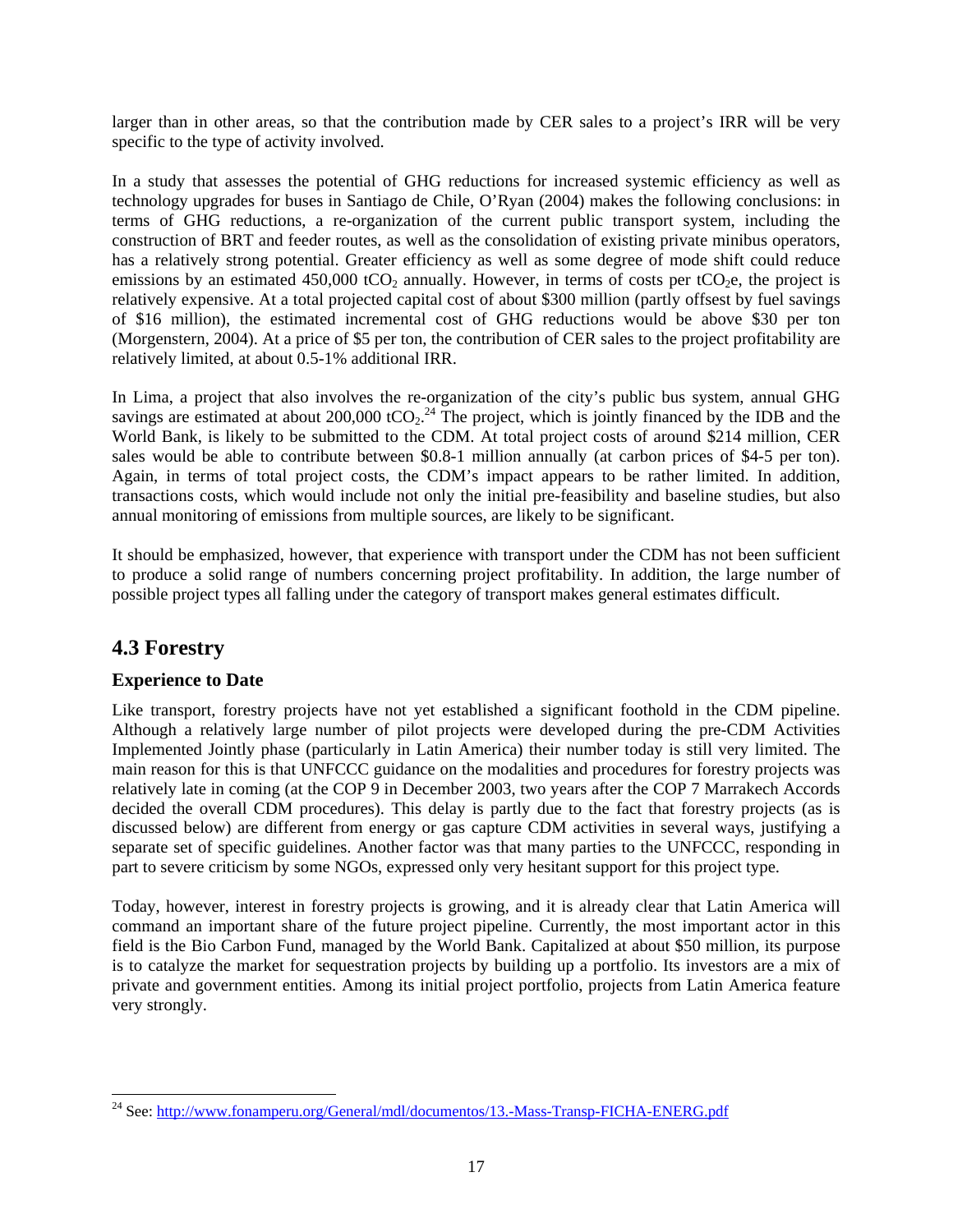#### **Carbon Sequestration Potential in LAC**

The small number of CDM forestry projects developed so far is in no way a reflection of the technical potential for carbon sequestration in the LAC region. On the contrary, the opportunities for biological carbon uptake are significant. Benitez et al (2003) provide a summary of literature estimates for the total landmass available for reforestation in LAC: the numbers range from about 17-40 million hectares. It should be noted that these estimates already take into account market and institutional constraints, and primarily include degraded lands where agricultural productivity is already very low. The potential for forest regeneration (not eligible for carbon credits as discussed below) is most likely well above 100 million ha. Not surprisingly, Brazil offers the largest reforestation potential, followed by Argentina and Mexico.

In terms of total carbon uptake, the range of estimates is very large, based on a number of ecological factors such as soil quality, precipitation, and temperature. Land and forest management also plays a significant role, including tree species selection, rotation intervals, and plantation density. In general, estimates range between 50-200tC/ha, the equivalent of 180-730 tCO<sub>2</sub>/ha.<sup>25</sup> Even a relatively conservative estimate (assuming a sequestration potential of 100tC/ha over a surface of 20 million hectares) would still yield a cumulative carbon uptake of about  $7,300$  MtCO<sub>2</sub> over the next few decades. On a more short-term horizon, Benitez et al (2005) estimate that at a price of \$20/tC (the equivalent of about \$5.5/tCO<sub>2</sub>e – corresponding to today's CDM prices) the cumulative carbon sequestration by 2012 and 2020 is about 460 MtCO<sub>2</sub>e and 1,235 MtCO<sub>2</sub>e respectively.

#### **The Current UNFCCC Framework**

As mentioned above, one of the key constraints to project development so far was the absence of official UNFCCC guidelines for A/R projects under the CDM. As one of the last outstanding questions from the Kyoto Protocol, it was finally addressed at COP 9 in December 2003. The following section briefly outlines the most important results of the COP 9 decision.<sup>26</sup>

#### *Eligible Project Types*

l

As was decided at the COP 7 in 2001, the eligibility of sinks projects is limited to afforestation and reforestation (A/R) activities.<sup>27</sup> This excludes several other modalities previously under consideration, such as natural revegetation, forest management, cropland management, grazing land management and avoided deforestation (the last of which was resisted with particular fierceness by many  $NGOs$ ).<sup>28</sup>

 $25$  These numbers are estimates of total, rather than annual carbon uptake per ha. That is, they represent the potential amount of carbon sequestered by a hectare of forest over the average time period it takes for the tree species to reach maturity.

<sup>26</sup> The relevant document (*Decision CP.9: Modalities and procedures for afforestation and reforestation project activities under the clean development mechanism in the first commitment period of the Kyoto Protocol*) can be downloaded at: http://unfccc.int/resource/docs/2003/sbsta/127.pdf.

<sup>&</sup>lt;sup>27</sup> "Afforestation" is defined as the direct human-induced conversion of land that has not been forested for a period of at least 50 years.

<sup>&</sup>quot;Reforestation" is defined as the direct human-induced conversion of previously forested, but now non-forested, to forested land. Only areas that did not contain forest on 31 December 1989 are eligible for reforestation.<br><sup>28</sup> The controversy surrounding these activities is related to Articles 3.3 and 3.4 of the Kyoto Protocol. Article

as elaborated on in 2001, allows for the use of revegetation, forest management, cropland management and grazing land management activities since 1990 to meet a country's Kyoto target. Parties may choose which of these activities will be included to account for net carbon removals during the first commitment period. The inclusion of these activities under Article 3.4 was controversial because it was seen by many as allowing Parties to take significant credit for carbon capture that was already taking place under a business-as-usual scenario, reflecting no real policy changes. For the same reason activities such as avoided deforestation were excluded from being CDM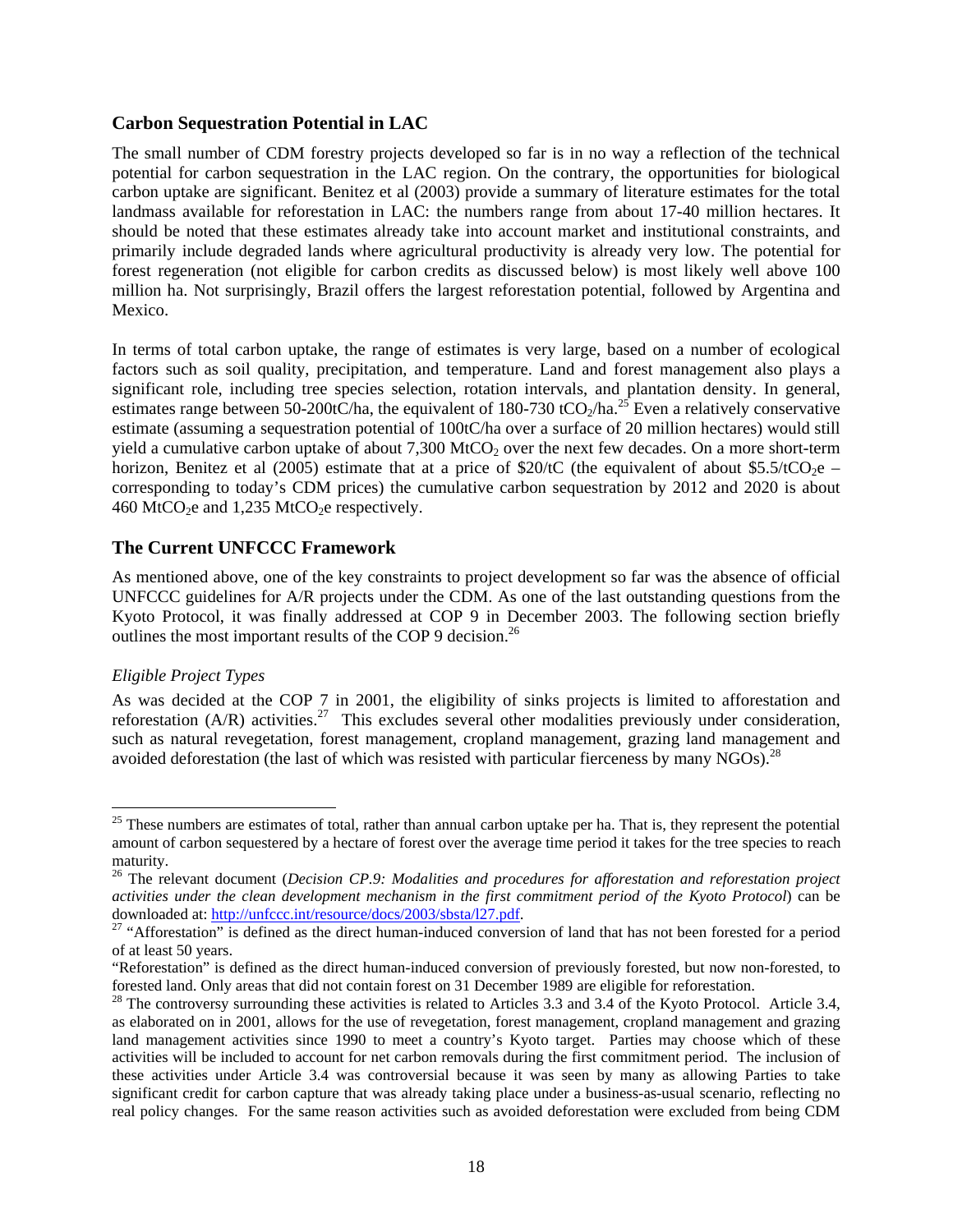#### *Accounting and Non-Permanence*

One of the most difficult issues related to making carbon sequestration eligible under the CDM is nonpermanence. In contrast to CDM projects in the energy sector, where GHG emissions reductions are achieved in the course of the project activity, via for example, fuel switching or greater energy efficiency, A/R activities sequester or store carbon in biomass, i.e. they "remove" already emitted CO2 from the atmosphere. Because biomass carbon storage is vulnerable to both natural and anthropogenic disturbances (such as fires, disease or logging), this storage cannot be regarded as fully permanent. When such interference causes sequestered carbon to be re-released into the atmosphere, the project's climate benefits are reversed and the accrued carbon credits no longer represent actual removals.

Non-permanence is therefore one of the principal reasons why carbon sequestration requires a separate set of procedures and modalities. Over the last few years, a number of approaches have been suggested to deal with this issue. Among these, the most influential has probably been a proposal put forward by Colombia in response to a UNFCCC working document on sinks under the CDM in  $2000$ <sup>29</sup> Its basic tenet is to make credits from A/R activities only temporary in nature, thereby obliging the buyer to replace them after a certain expiry date. In a later proposal, the European Union drew on this idea, and suggested that the crediting period of these co-called temporary Certified Emissions Reductions (tCERs) should be limited to the first commitment period (i.e. a period of five years). It is this proposal that forms the basis of the COP 9 decision.

COP 9 created two credit types: temporary CERs (tCERs) and long-term CERs (lCERs). Despite the difference in name, both credits are essentially temporary, that is, they must be replaced upon expiry. However, while tCERs have a crediting period of only 5 years, lCERs have a lifetime of up to 60 years (either 30 years, or three times 20). In practice, it is likely that most projects will choose to select lCERs (the Bio Carbon Fund portfolio consists exclusively of lCER projects). This is primarily because they allow a substantially longer payback (replacement) period with no other disadvantages over tCERs. Neither credit type may be banked (unlike conventional CERs), that is, they may not be carried over to subsequent commitment periods. In addition, verification (i.e. the monitoring of actual carbon uptake) must be carried out every five years over the entire crediting period. Loss of sequestered carbon (e.g. through fire) must be accounted for by transferring an equivalent number of conventional CERs (or other credits) into a special replacement account. As mentioned above, both tCERs and lCERs must be completely replaced after the end of the crediting period. That is, the issuance of either credit type is equivalent to borrowing credits from the commitment period in which the crediting period ends.

#### *Baselines and Additionality*

1

The definition of a baseline is slightly different than in the Marrakech accords. The Milan decision permits the following baseline approaches:

- (a) Existing or historical, as applicable, changes in carbon stocks in the carbon pools within the project boundary;
- (b) Changes in carbon stocks in the carbon pools within the project boundary from a land use that represents an economically attractive course of action, taking into account barriers to investment;
- (c) Changes in carbon stocks in the pools within the project boundary from the most likely land use at the time the project starts.

modalities, because they risked generating credits for agriculture or forestry policies that were already in place, i.e. identical to the baseline.

<sup>&</sup>lt;sup>29</sup> See http://unfccc.int/resource/docs/2000/sbsta/misc08.pdf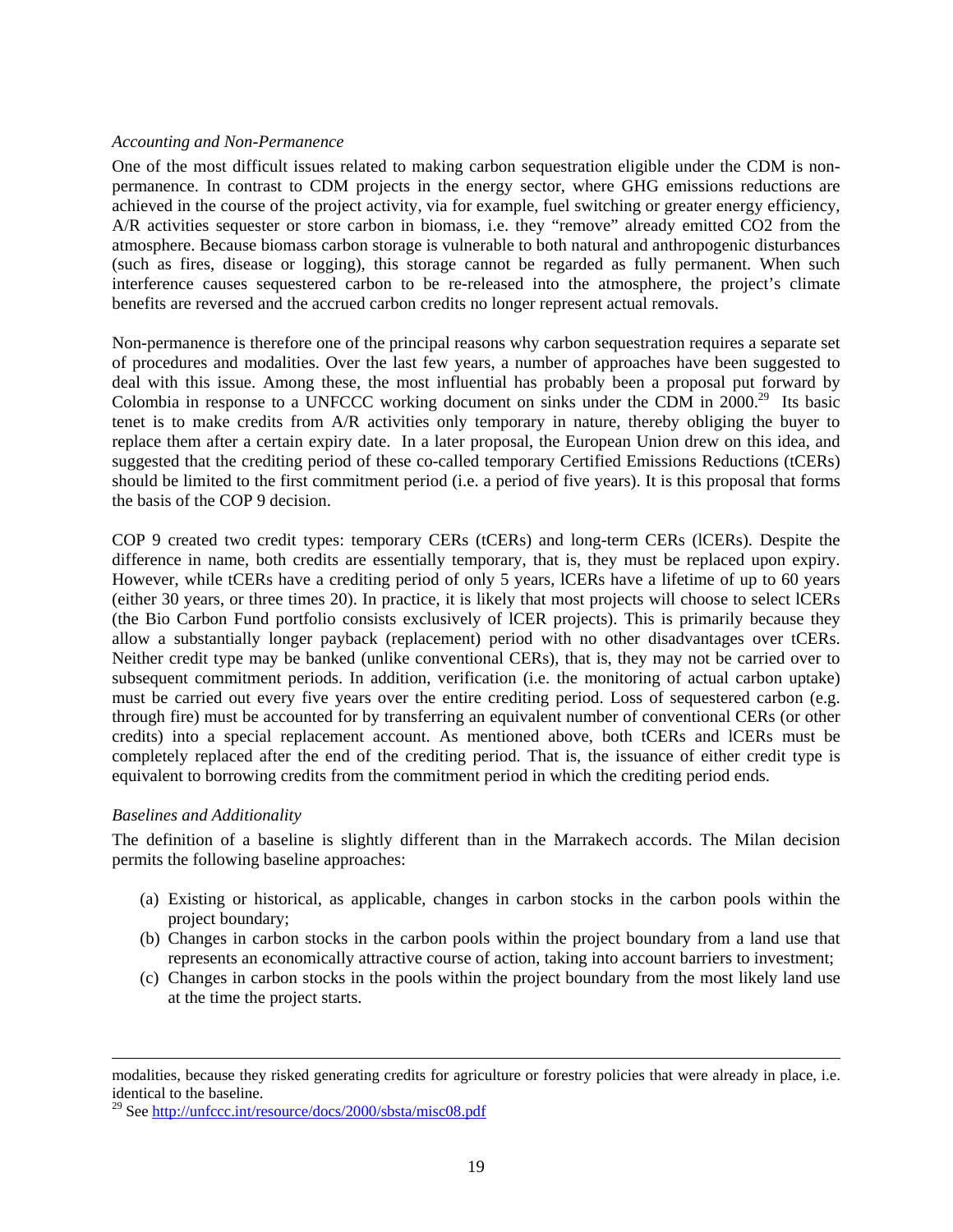Option (a) is essentially backward looking, in that it estimates baseline carbon removals based on past and/or present land use within the project boundary. Using this methodology, historical or existing land use is assumed to continue in future, constituting the business-as-usual scenario of the baseline. Option (b), on the other hand calls for an investment analysis, in order to determine what the most likely land use is in terms of economic return. In other words, in the absence of carbon credits generated by the project activity, what is the most profitable land-use, taking into account barriers to investment? In many cases of course the economically most attractive alternative is likely to be the same as the existing or historical land use. Option (c) is in practice likely to be identical to option (b).

Additionality is defined the same way as in the Marrakech Accords: an A/R project activity under the CDM is additional if the actual net GHG removals by sinks are increased above the sum of the change in carbon stocks in the carbon pools within the project boundary that would have occurred in the absence of the project activity. It is likely that project developers will be expected to apply the CDM Executive Board additionality tools to A/R projects as well.

#### *Socio-Economic and Environmental Impacts*

Another important issue in the negotiations concerned socio-economic and environmental impacts of sinks projects. Many NGOs have long been critical of projects based on large-scale commercial plantations, arguing that only forests can yield tangible benefits for local biodiversity and ecosystems. Furthermore, plantations may even have adverse effects on the local environment by occupying nondegraded land with previously intact ecosystems and the heavy use of fertilizers and herbicides to speed up tree growth.

However, project developers are required to submit only an *analysis* of socio-economic and environmental impacts of their project. If any negative impact is considered to be *significant* by the project participants or the host Party, a socio-economic and/or environmental impact assessment must be carried out in accordance with the procedures required by the host Party. This point clearly leaves considerable room for interpretation. It is not clear what the scope of an environmental or socio-economic analysis is meant to be, nor is it obvious when an impact should be considered "significant". Discretion on these questions is thus passed on to host Parties, whose varying definitions and standards (as well as monitoring capacity) will affect the outcome of individual projects.

#### **Project Financing and Cost**

Due to the limited experience with A/R projects so far, financial details of existing projects are scarce. Moreover, financial analyses and the potential impact of CERs on the rate of return tend to be very project and location specific, perhaps even more so than in other sectors like energy. Partly this is due to ecological factors that affect carbon uptake (soil, tree species, growth curves), and partly because of strong differences in regional or national market conditions and institutional frameworks that can significantly affect a project's profitability (e.g. subsidies, local timber prices, land costs, other land practices such as cattle ranching etc.). Despite theses caveats, however, there is good reason to believe that CER revenues can make a substantial difference to the financial return of forestry projects.

Some indicative numbers come from an IDB sponsored case study in Patagonia, Argentina (Chidiak et al, 2004). The authors find that in Patagonia, forest projects (i.e. tree plantations) are only marginally profitable without plantation subsidies or CER sales. In the absence of both subsidies and CER revenue, the net present value (NPV) of a project is only positive for discount rates of 8% or lower. Assuming a continuation of existing subsidies, at CER prices of \$3 per  $tCO<sub>2</sub>$ , a project of 300ha would be profitable at a 12% discount rate. One caveat is that CER payments must take place within the first five years of the project lifetime to be significant financially (in practice, this is the most likely scenario, as carbon verification takes place every five years anyway). Furthermore, in the absence of a subsidy, CER revenue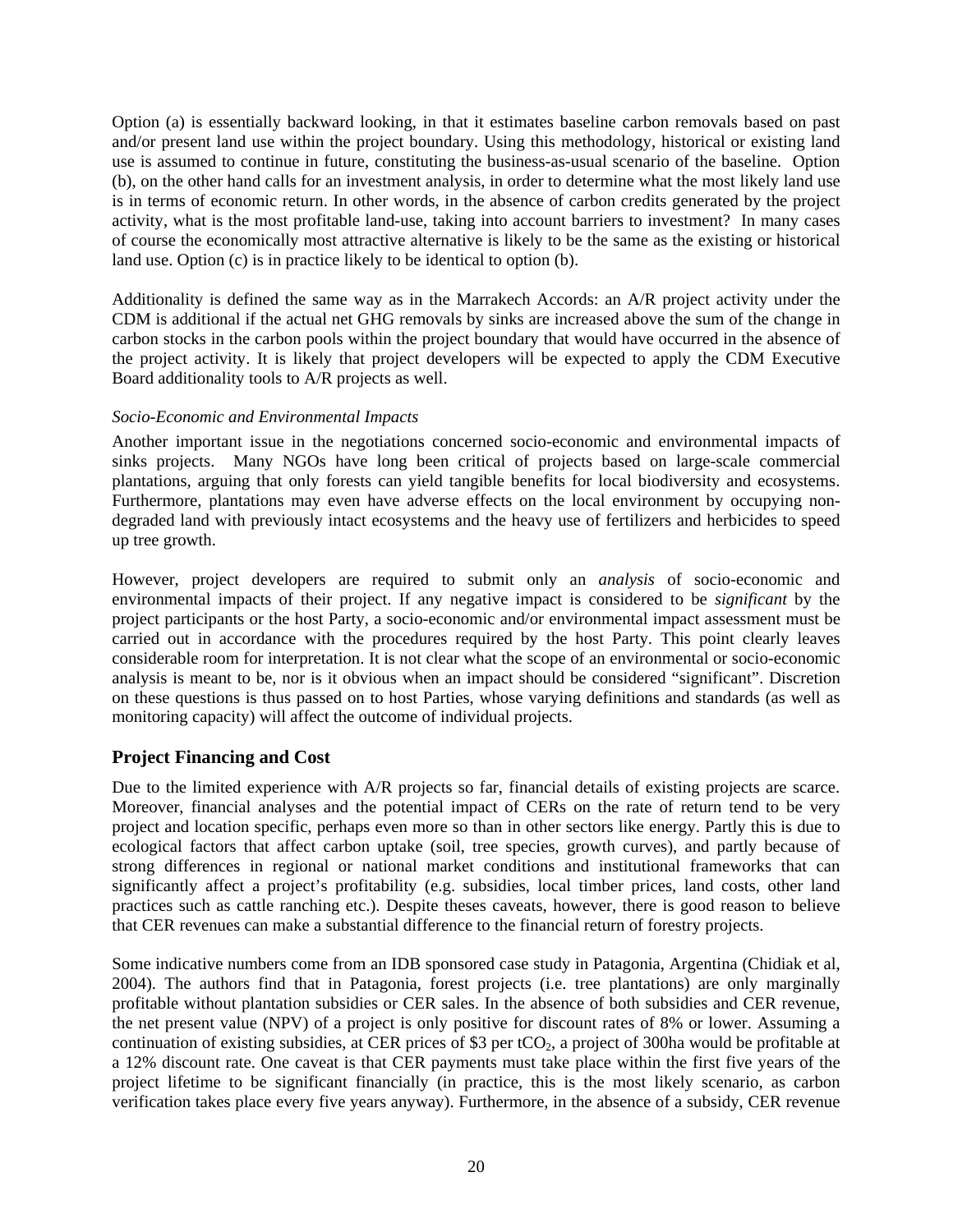must be spread out over more than five years (i.e. one commitment period under Kyoto) for the project to be profitable at a discount rate of 12%. In general, the estimated minimum size of a profitable project is between 231 and 618ha. Other preliminary numbers from the Bio Carbon Fund tell a similar story. That is, CER revenue can in principle push forestry projects over the minimum IRR required to attract investors.

#### *Future demand for Temporary Credits*

As discussed above, tCERs as well as lCERs must be replaced upon expiry of the crediting period (either 5 years, or 20-60 years respectively). Unlike conventional CERs, which represent an asset and can be banked between commitment periods, temporary CERs are essentially a liability, to be paid back in the future. This partly explains why buyers so far may have been hesitant to invest in temporary credits as oppose to permanent emissions reductions generated by conventional energy projects. Indeed, the market for tCERs/lCERs has been tepid so far, with the BCF still representing the largest source of demand.

In view of these issues, it is not obvious why investors would choose to buy temporary credits at all. Three factors may determine the level of demand in the next few years. The first is a purely financial consideration. Because of their temporary nature, and also because of the existing risk of carbon loss throughout the crediting period (which has to be covered by transferring permanent credits), A/R credits are likely to be strongly discounted. Currently, there is still little information on lCER transactions, but initial prices set by the BCF are at least 20-30% below those set by other World Bank managed carbon funds.

A second factor is the contribution of projects to sustainable development. While less tangible, it may be at least equally important, particularly for governments. As oppose to say, methane capture from landfills, forestry projects can create significant benefits for the local population and environment. If well designed, they may result in job creation as well as the protection of the local ecosystem with co-benefits such as improved watershed management and decreased erosion. This tends to apply more to multi-species projects that are not plantations, but opportunities are nevertheless abundant. With strong NGO criticism of large-scale projects that produce little more than cheap carbon credits (e.g. HFC23 destruction), governments may face growing pressure to accommodate these groups.

The third factor is essentially a function of expectations concerning the future of the international climate change regime (Dutschke et al, in *Climate Investment Newsletter* 2004). One aspect is a purely financial consideration and concerns future carbon prices. The purchase of cheaper temporary credits only makes sense if allowance prices grow by less than the discount rate over the selected crediting period (i.e. over the time period after which the credits have to be replaced). The longer this period, the less likely this is to be the case, as emission reductions commitments become increasingly stringent. Another aspect, however, that may be even more important is the likelihood of future commitments actually taking place under the Kyoto regime. More specifically, what is the probability that lCERs with a 60-year crediting period will actually have to be replaced at all? From an environmental point of view, carbon capture from a project that has survived over 60 years is unlikely to be suddenly reversed. But beyond these environmental considerations, it is not unreasonable to believe that given the uncertainty over a time period of this length, the international climate framework may have changed and evolved to the extent that targets met within the first commitment period of the Kyoto Protocol may no longer be relevant.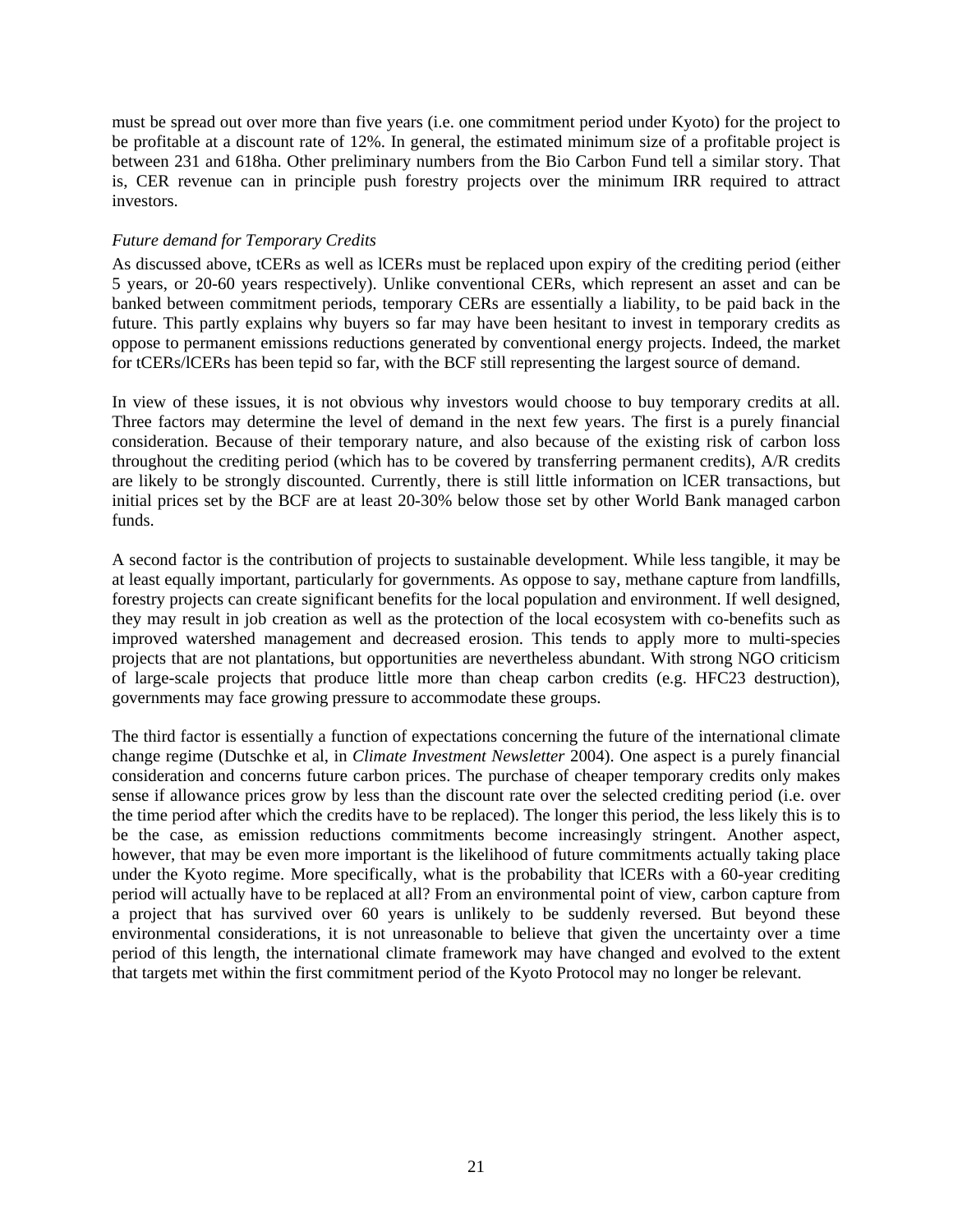## **4.4 Gas Capture**

#### **Experience to Date**

Gas capture projects have been the most successful project type in Latin America up to now. Making up about a quarter of all LAC projects identified in the pipeline, they account for 43% of annual estimated emission reductions. The median gas capture project generates about 178,000 CERs per year, compared to only 74,000 for hydro and about 29,000 for renewables.

The potential for gas capture in Latin America is significant. Only very few sites make use of gas capture today, and it is likely that over the next few years almost all additional sites will make use of the economic incentives offered by the CDM. The World Bank estimates that if half of all landfill sites from cities with 500,000 of more inhabitants were utilized for methane capture, the potential installed capacity could reach over 800MW (Terraza, 2004).<sup>30</sup>

#### **Project Technology**

In the current pipeline, gas capture projects involve mainly landfill gas capture and utilization. Through anaerobic digestion, organic matter in landfill sites decomposes and generates methane emissions that seep through the waste and escape into the atmosphere. Gas capture projects essentially involve the construction of an airtight layer over the waste site, allowing the collection and combustion of methane gas at several outlet points. This technology is well tested and has long been used in North America and also Europe. Other projects in the pipeline involve gas capture from agricultural sites (such as hog farms), where animal also produces methane. Emission reductions can take place in two ways: (a) by generating electricity from methane combustion, which can either be sold to the grid and replace other sources, or used for on-site consumption; (b) from simple methane flaring at the landfill site, transforming  $CH<sub>4</sub>$  into  $CO<sub>2</sub>$ , and thereby reducing the global warming impact of the gas.

### **Project Eligibility**

l

Methane gas capture presents a win-win situation for project developers. It can constitute an important source of electricity, and at the same time improve safety at landfill sites by reducing the risk of explosions. In terms of project eligibility under the CDM, this project type presents little challenges. The first advantage is that in most developing countries landfill gas projects are almost always additional. Most countries in Latin America only mandate minimal gas capture from landfill sites to avoid the risk of explosion (usually between 10-20% of methane released). This means that there is no legal requirement for landfill site operators to prevent the remaining methane emissions from being released into the atmosphere. From a financial point of view, there is usually little or no incentive to invest in equipment for gas capture, even if it allows for electricity generation. The financial return for such an investment in the absence of the CDM will vary from site to site (and depends significantly on the quantity of methane released by the site), but it is clear that in general, additional income is needed to make this kind of project financially viable. As discussed above, carbon finance alone can contribute up to a 15% additional IRR, providing an excellent investment boost. The additionality issue can therefore be addressed from a financial as well as legal point of view.

A second advantage is that by now, baseline and monitoring methodologies are relatively well developed. From project developer's point of view, this simplifies project preparation significantly. Currently, six methodologies covering methane gas capture and utilization have been approved by the CDM Executive Board (four relate to landfill management, and two to animal waste). In addition, there is a consolidated

 $30$  To find out more about landfill gas potential and technology in Latin America, consult the World Bank Landfill Gas to Energy Initiative: http://www.bancomundial.org.ar/lfg/default.htm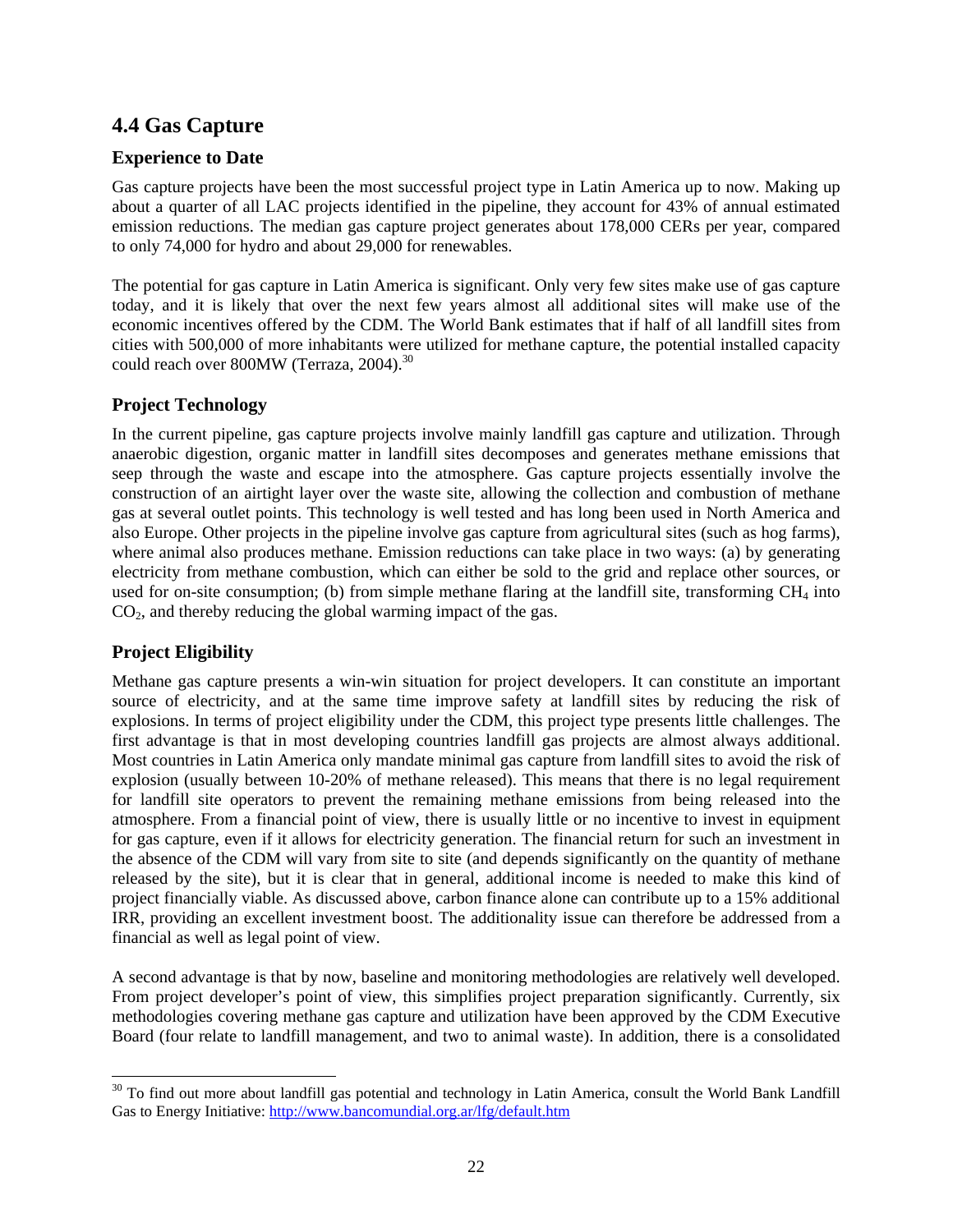methodology that draws on all of these proposed projects (most of which are based in Latin America). From a methodological point of view, therefore, there are few challenges to deal with.

As a result, gas capture, whether from landfill sites or animal waste, represents an excellent opportunity for cost-effective GHG mitigation. It can be expected that the current project pipeline will continue to grow, and that gas capture will remain the major source of emission reductions in Latin America.

## **5. Conclusions**

The IDB has pledged to address both GHG mitigation and sustainable energy development in its Environment and Energy Strategies, and in its draft Energy and Environment Policies. The new and enlarged interest in GHG mitigation and carbon finance since the entry into force of the Kyoto Protocol and the full operation of the CDM provide the occasion to revise/redirect/reinvigorate programs and activities as needed to meet beneficiary country needs in this arena

Many potential possibilities exist, including:

- Increase lending to support climate-friendly actions within the Bank's core programs, including projects in renewable energy, energy efficiency, municipal waste, and landscape protection via carbon sequestration. This would include increased activities through the Global Environment Facility.
- Greater technical support by the Bank for capacity building for carbon management and carbon finance, in the context of actual carbon projects.
- Development of innovative project financing mechanisms focused on CDM projects (potentially including risk guarantees, additional financial support for project initiation and transactions costs, and provision of financial and other services to support economically beneficial access to carbon markets by project proponents in beneficiary countries.

In evaluating its options, the IDB would be well served to focus on how to maximize its leverage and how to work in partnership with other institutions that have acquired experience in various activities supporting GHG mitigation over the years, while also emphasizing its own core objective of advancing economically and environmentally sustainable development to the benefit of the borrower countries.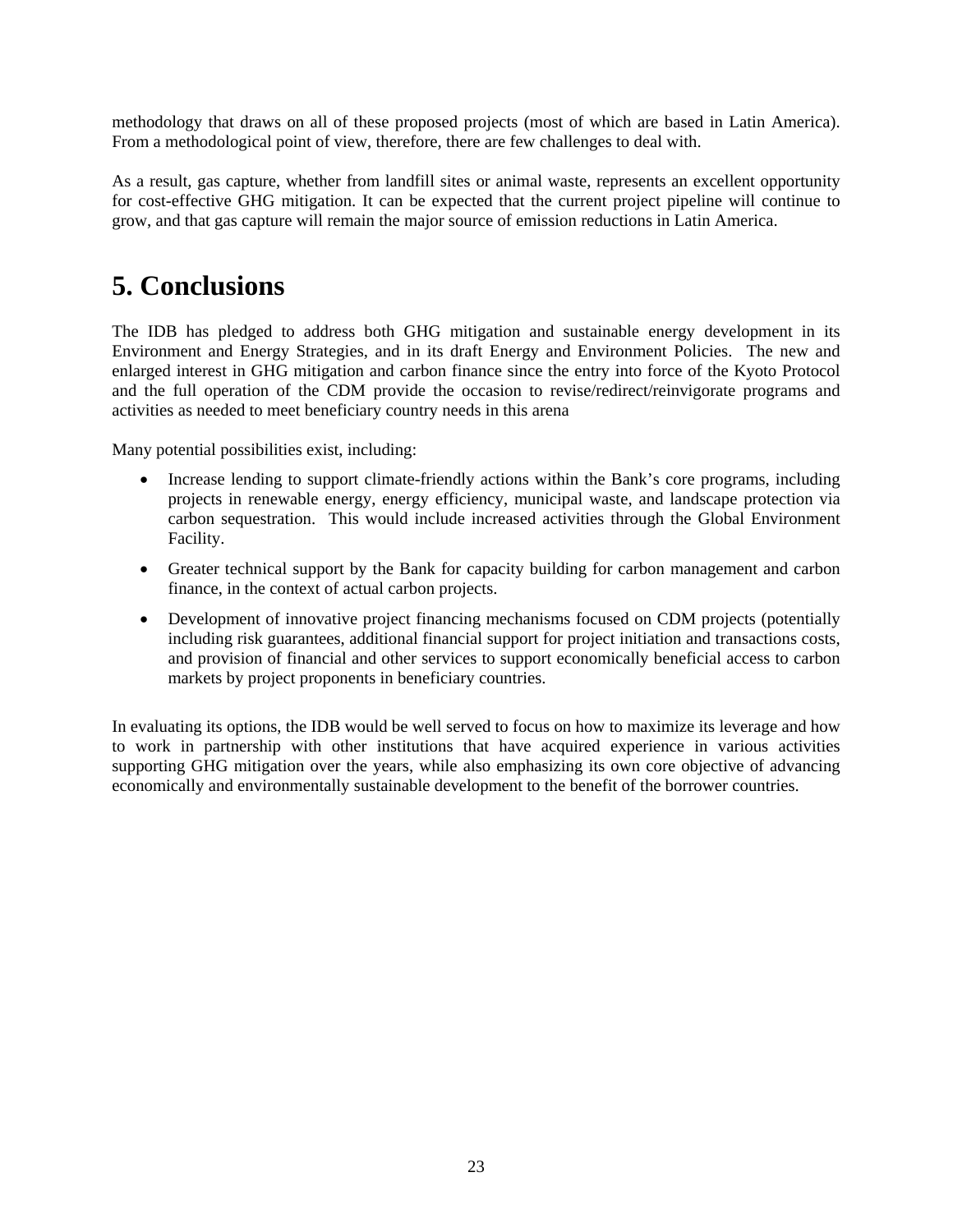# **Annex 1: Acronyms**

| A/R               | Afforestation/Reforestation                           |
|-------------------|-------------------------------------------------------|
| <b>AIJ</b>        | <b>Activities Implemented Jointly</b>                 |
| <b>BCF</b>        | <b>Bio Carbon Fund</b>                                |
| <b>CDM</b>        | <b>Clean Development Mechanism</b>                    |
| <b>CER</b>        | <b>Certified Emission Reduction</b>                   |
| CO <sub>2</sub> e | Carbon dioxide equivalent                             |
| <b>COP</b>        | Conference of the Parties                             |
| <b>DNA</b>        | Designated National Authority                         |
| <b>DOE</b>        | Designated Operational Entity                         |
| <b>EU ETS</b>     | European Union Emissions Trading System               |
| <b>GEF</b>        | <b>Global Environment Facility</b>                    |
| <b>GHG</b>        | Greenhouse gas                                        |
| <b>IRR</b>        | Internal Rate of Return                               |
| JI                | Joint Implementation                                  |
| Kt                | Kiloton                                               |
| <b>ICER</b>       | Long-term Certified Emission Reduction                |
| Mt                | Megaton                                               |
| MW                | Megawatt                                              |
| <b>PCF</b>        | Protype Carbon Fund                                   |
| <b>PDD</b>        | <b>Project Design Document</b>                        |
| tCER              | <b>Temporary Certified Emission Reduction</b>         |
| <b>UNFCCC</b>     | United Nations Framework Convention on Climate Change |
|                   |                                                       |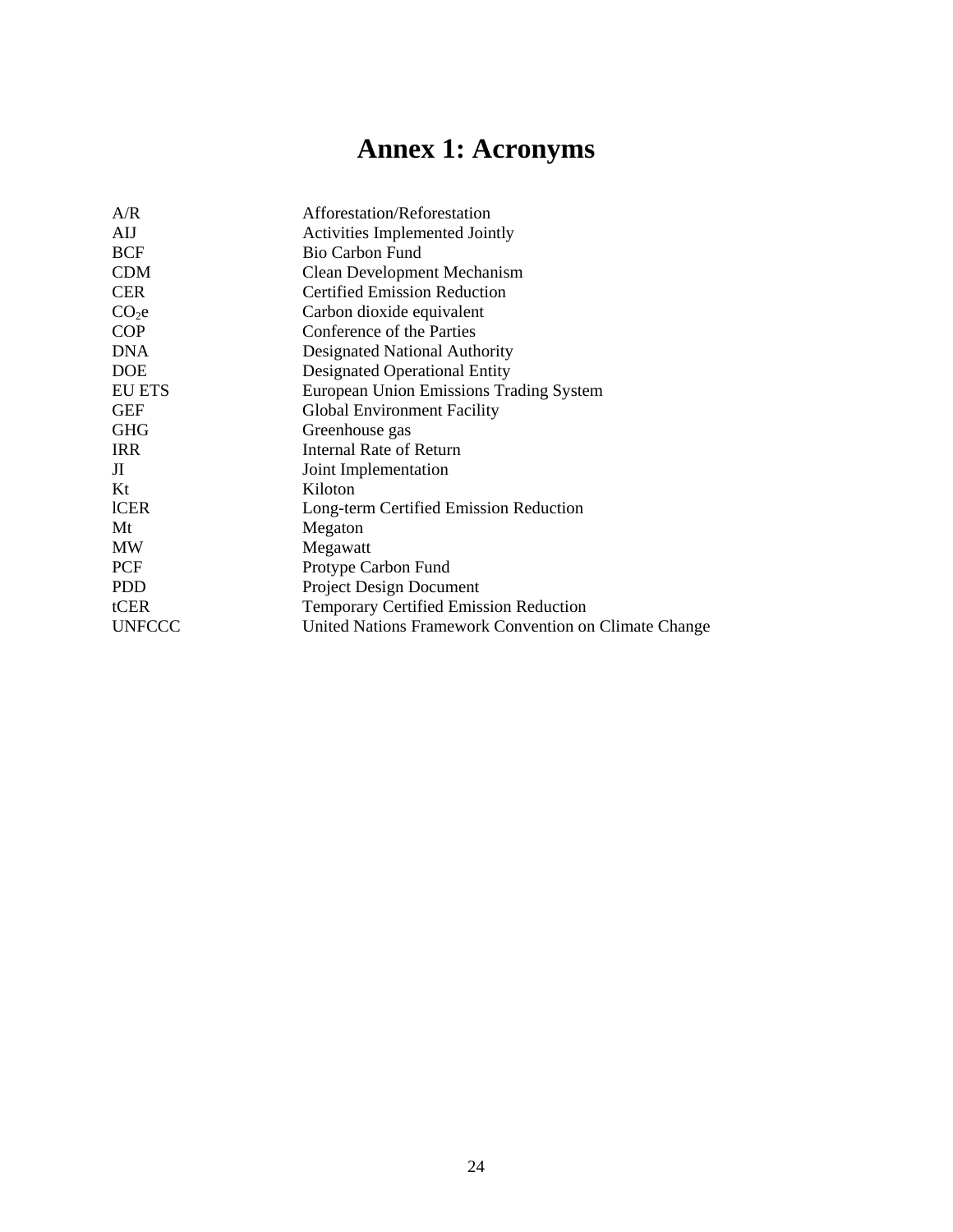# **Annex 2: LAC Project Pipeline Identified by CDM Watch (April 2005)**

| <b>Project Name</b>                                     | <b>Country</b> | <b>Type</b>             | <b>Estimated</b><br><b>Annual CERs</b> |
|---------------------------------------------------------|----------------|-------------------------|----------------------------------------|
| Aluar Aluminium project                                 | Argentina      | <b>Energy Efficency</b> | 863221                                 |
| Shell fuel switching project                            | Argentina      | <b>Fuel Switch</b>      | 2251662                                |
| Villa Dominico landfill gas project                     | Argentina      | Gas Capture             | 363,331                                |
| Olavarria landfill gas project                          | Argentina      | Gas Capture             | 636,331                                |
| Mountain Pine Ridge sinks project                       | <b>Belize</b>  | Foresty                 | 1,848,000                              |
| Guaracachi combined cycle efficiency project            | <b>Bolivia</b> | <b>Energy Efficency</b> | 3,418,210                              |
| Santa Cruz landfill gas project                         | Bolivia        | Gas Capture             | 1,776,561                              |
| AES-Tietê resevoir reforestation project                | <b>Brazil</b>  | Foresty                 | 5,287,550                              |
| CST steel making efficiency project                     | <b>Brazil</b>  | <b>Energy Efficency</b> | 331,156                                |
| Nobrocel Fossil to Biomass Fuel Switch project          | <b>Brazil</b>  | <b>Fuel Switch</b>      | 809,991                                |
| Corn products oil to gas fuel switch project            | <b>Brazil</b>  | <b>Fuel Switch</b>      | 903,175                                |
| Cargill fuel switching project                          | Brazil         | <b>Fuel Switch</b>      | 1,372,010                              |
| Granja Becker animal waste reduction project            | <b>Brazil</b>  | Gas Capture             | 50,860                                 |
| Onyx landfill gas project                               | <b>Brazil</b>  | Gas Capture             | 700,000                                |
| Estre Paulínia landfill gas project                     | <b>Brazil</b>  | Gas Capture             | 1,484,016                              |
| Irani biomass project                                   | <b>Brazil</b>  | Gas Capture             | 3,702,046                              |
| Marca landfill gas project                              | <b>Brazil</b>  | Gas Capture             | 4,859,503                              |
| Imbituva biomass project                                | <b>Brazil</b>  | Gas Capture             | 6,560,050                              |
| Inácio Martins biomass project                          | <b>Brazil</b>  | Gas Capture             | 6,684,852                              |
| Gerdau carbonisation improvement project                | <b>Brazil</b>  | Gas Capture             | 8,542,416                              |
| Lara landfill gas project                               | <b>Brazil</b>  | Gas Capture             | 10,953,988                             |
| NovaGerar landfill gas project                          | <b>Brazil</b>  | Gas Capture             | 11,800,000                             |
| Caieiras landfill gas project                           | <b>Brazil</b>  | Gas Capture             | 14,694,224                             |
| Salvador de Bahia landfill gas project                  | Brazil         | Gas Capture             | 16,102,938                             |
| São João landfill gas project                           | <b>Brazil</b>  | Gas Capture             | 18,127,264                             |
| Passo do Meio hydroelectric project                     | <b>Brazil</b>  | Hydro                   | 865,115                                |
| Jalles Machado bagasse project                          | <b>Brazil</b>  | Renewables              | 119,825                                |
| Barralcool bagasse project                              | <b>Brazil</b>  | Renewables              | 123,338                                |
| Nova América bagasse project                            | <b>Brazil</b>  | Renewables              | 139,544                                |
| Lucélia bagasee cogeneration project                    | <b>Brazil</b>  | Renewables              | 170,125                                |
| Alta Mogiana bagasse cogeneration project               | <b>Brazil</b>  | Renewables              | 279,670                                |
| Vale do Rosário bagasse project                         | <b>Brazil</b>  | Renewables              | 281,877                                |
| Aquarius hydroelectric project                          | <b>Brazil</b>  | Renewables              | 313,782                                |
| Cerradinho bagasse project                              | <b>Brazil</b>  | Renewables              | 369,788                                |
| Santa Elisa Bagasse project                             | <b>Brazil</b>  | Renewables              | 422,931                                |
| Moema bagasse efficiency project                        | <b>Brazil</b>  | Renewables              | 428,340                                |
| Cosipar blast furnace gas project                       | <b>Brazil</b>  | Renewables              | 429,577                                |
| UTE Barreiro fuel switch project                        | <b>Brazil</b>  | Renewables              | 709,358                                |
| Rickli biomass project                                  | Brazil         | Renewables              | 2,675,570                              |
| Metrogas Package cogeneration project                   | Chile          | <b>Energy Efficency</b> | 115,302                                |
| Graneros fuel switching project                         | Chile          | <b>Fuel Switch</b>      | 432,960                                |
| Metrogas methane recovery from pipeline rehabilitation  |                |                         |                                        |
| project                                                 | Chile          | Gas Capture             | 150,800                                |
| Cosmito Landfill gas project                            | Chile          | <b>Gas Capture</b>      | 1,034,904                              |
| Peralillo swine manure treatment project                | Chile          | Gas Capture             | 1,838,713                              |
| Corneche and Los Guindos swine manure treatment         |                |                         |                                        |
| project                                                 | Chile          | Gas Capture             | 1,863,239                              |
| Copiulemu landfill gas project                          | Chile          | Gas Capture             | 2,904,004                              |
| Pocillas and La Estrella swine manure treatment project | Chile          | Gas Capture             | 5,507,412                              |
| Chacabuquito hydroelectric project                      | Chile          | Hydro                   | 2,812,000                              |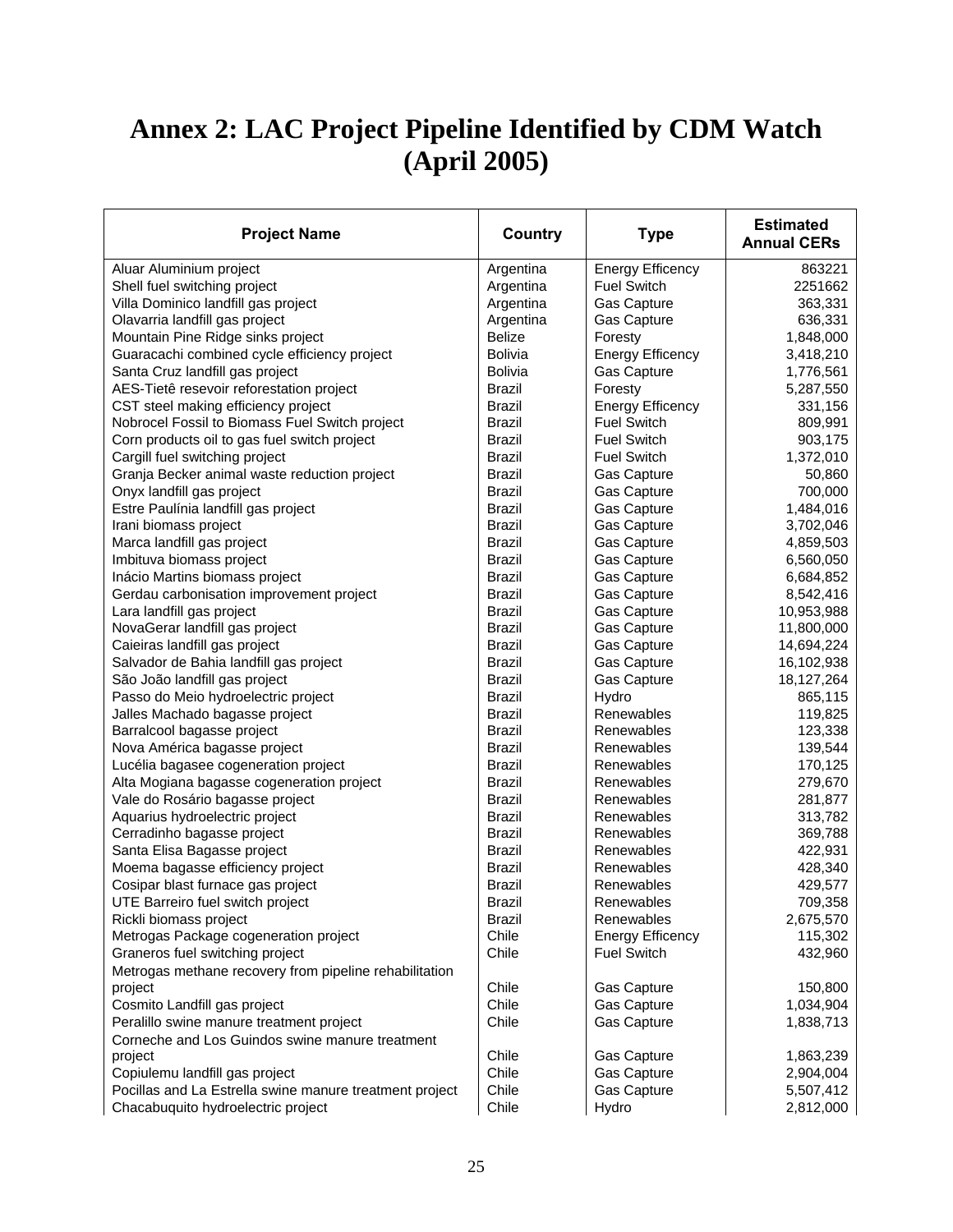| Trupán biomass project                               | Chile           | Renewables              | 1,831,130 |
|------------------------------------------------------|-----------------|-------------------------|-----------|
| La Vuelta and La Herradura hydroelectric project     | Colombia        | Hydro                   | 1,559,984 |
| Agua Fresca hydroelectric project                    | Colombia        | Renewables              | 420,200   |
| Jepirachi wind project                               | Colombia        | <b>Renewables</b>       | 1,168,000 |
| TransMilenio urban transport project                 | Colombia        | Transport               | 2,503,517 |
| Rio Azul landfill gas capture project                | Costa Rica      | Gas Capture             | 2,185,169 |
| Rio General hydroelectric project                    | Costa Rica      | Hydro                   | 740,520   |
| The Costa Rica Umbrella Project for Renewable Energy |                 |                         |           |
| Sources. Cote hydroelectric sub-project              | Costa Rica      | Renewables              | 204,000   |
| The Costa Rica Umbrella Project for Renewable Energy |                 |                         |           |
| Sources. Chorotega wind sub-project                  | Costa Rica      | Renewables              | 300,000   |
| The Costa Rica Umbrella Project for Renewable Energy |                 |                         |           |
| Sources. Vara Blanca wind sub-project                | Costa Rica      | Renewables              | 327,000   |
| Sibimbe hydroelectric project                        | Ecuador         | Hydro                   | 1,435,917 |
| Abanico hydroelectric project                        | Ecuador         | Hydro                   | 1,941,311 |
| Candelaria hydroelectric project                     | Guatemala       | Hydro                   | 505,000   |
| Las Vacas hydroelectric project                      | Guatemala       | Hydro                   | 1,994,033 |
| Rio Hondo II hydroelectric project                   | Guatemala       | Hydro                   | 2,140,488 |
| El Canada hydroelectric project                      | Guatemala       | Hydro                   | 3,030,000 |
| Cuyamapa hydroelectric project                       | Honduras        | Hydro                   | 356,720   |
| La Esperanza hydroelectric project                   | <b>Honduras</b> | Hydro                   | 719,571   |
| Zacapa hydroelectric project                         | Honduras        | Renewables              | 9,548     |
| Yojoa hydroelectric project                          | Honduras        | Renewables              | 11,560    |
| CECECAPA hydroelectric project                       | Honduras        | Renewables              | 20,290    |
| Rio Blanco hydroelectric project                     | Honduras        | Renewables              | 178,000   |
| Cortecito and San Carlos hydroelectric project       | <b>Honduras</b> | Renewables              | 374,190   |
| CarbonTrade wind project                             | Honduras        | Renewables              | 1,156,650 |
| Electric motor replacement In Mexico                 | Mexico          | <b>Energy Efficency</b> | 2,668,361 |
| Petrotemex efficiency project                        | Mexico          | <b>Energy Efficency</b> | 3,043,840 |
| Benito Juarez hydro power project                    | Mexico          | Hydro                   | 856,153   |
| Chilatan hydropower project                          | Mexico          | Hydro                   | 1,087,668 |
| El Gallo hydroelectric project                       | Mexico          | Hydro                   | 1,480,157 |
| Trojes hydropower project                            | Mexico          | Renewables              | 473,804   |
| Cruz Azul wind project                               | Mexico          | Renewables              | 2,996,000 |
| Coffee and Forest reforestation project              | Nicaragua       | Foresty                 | 506,460   |
| San Jacinto Tizate geothermal Project                | Nicaragua       | <b>Fuel Switch</b>      | 7,599,921 |
| Cuá-Bocay hydroelectric projects                     | Nicaragua       | Renewables              | 46,760    |
| Gemina rice husk project                             | Nicaragua       | Renewables              | 212,395   |
| Monte Rosa bagasse project                           | Nicaragua       | Renewables              | 753,340   |
| Vinasse anerobic treament project                    | Nicaragua       | Renewables              | 775,200   |
| Fortuna hydroelectric project                        | Panama          | Hydro                   | 261,000   |
| Bayano hydroelectric project                         | Panama          | Hydro                   | 366,923   |
| Esti hydroelectric project                           | Panama          | Hydro                   | 3,575,927 |
| Algarrobo Forest project                             | Peru            | Foresty                 | 25,098    |
| Pias project                                         | Peru            | Foresty                 | 150,994   |
| Central Selva reforestation project                  | Peru            | Foresty                 | 183,000   |
| Aguaytía reforestation project                       | Peru            | Foresty                 | 304,975   |
| Oxygen Factory project                               | Peru            | Foresty                 | 744,468   |
| Cartavio fuel switch project                         | Peru            | <b>Fuel Switch</b>      | 328,800   |
| Retama municipal solid waste project                 | Peru            | Gas Capture             | 401,261   |
| Portillo Grande Landfill gas project                 | Peru            | Gas Capture             | 1,689,863 |
| Huaycoloro landfill gas project                      | Peru            | Gas Capture             | 1,793,766 |
| Poechos hydroelectric project                        | Peru            | Hydro                   | 669,438   |
| La Virgen hydroelectric project                      | Peru            | Hydro                   | 1,750,000 |
| Quitaracsa hydroelectric project                     | Peru            | Hydro                   | 2,464,179 |
| San Gaban I hydroelectric project                    | Peru            | Hydro                   | 5,096,750 |
| Andina hydroelectric umbrella project                | Peru            | Hydro                   | 6,493,330 |
| Santa Rosa hydro projects                            | Peru            | Renewables              | 96,915    |
|                                                      |                 |                         |           |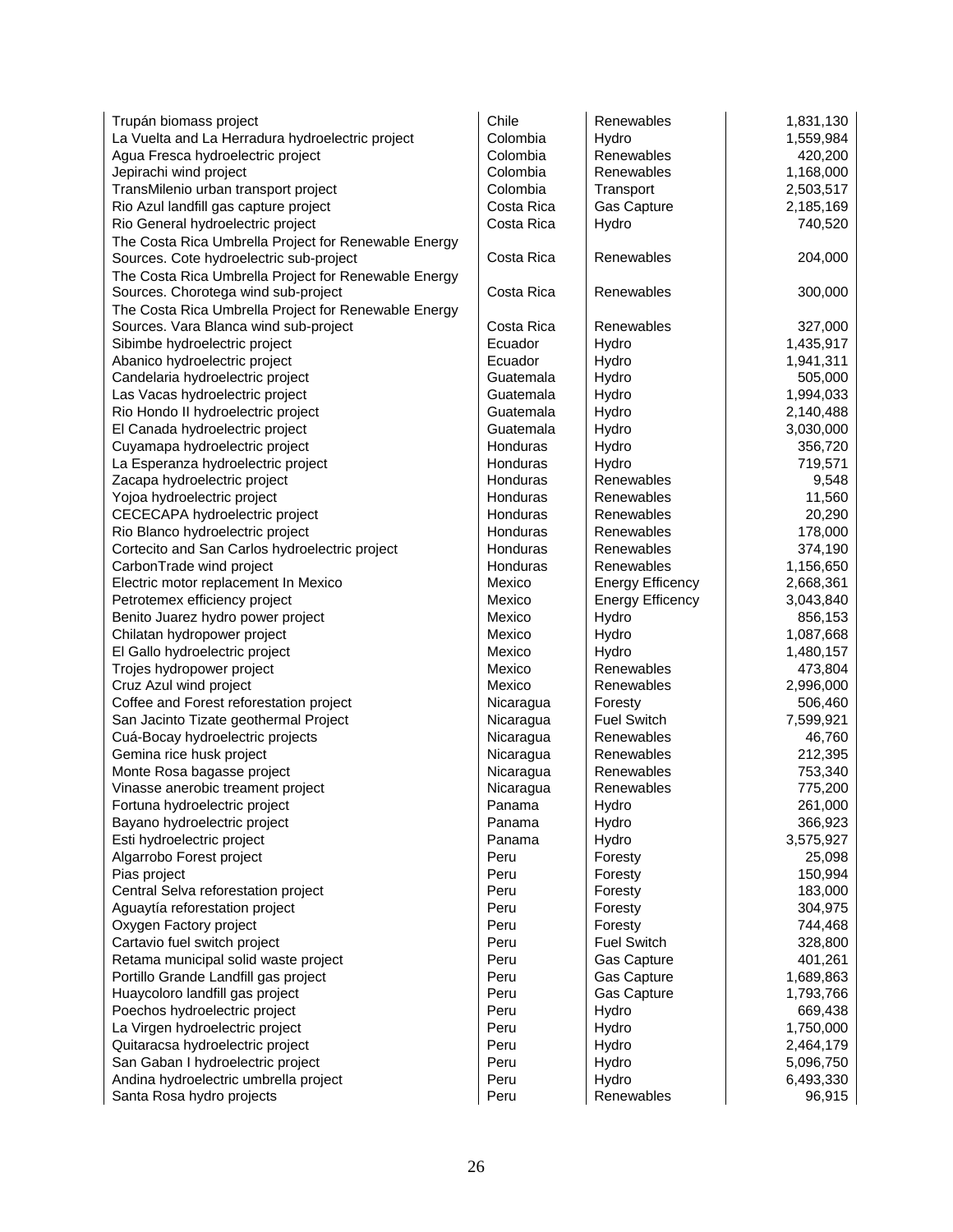| Chiclayo rice hull power plant                       | Peru | Renewables | 148.917   |
|------------------------------------------------------|------|------------|-----------|
| Paramonga bagasse project                            | Peru | Renewables | 873.394   |
| Iquitos waste to power project                       | Peru | Renewables | 1.466.841 |
| Monder sugar cane foliage biomass project            | Peru | Renewables | 2.960,000 |
| Protransporte project                                | Peru | Transport  | 1.997.439 |
| Lima and Callao mass transit electric system project | Peru | Transport  | 9.044.326 |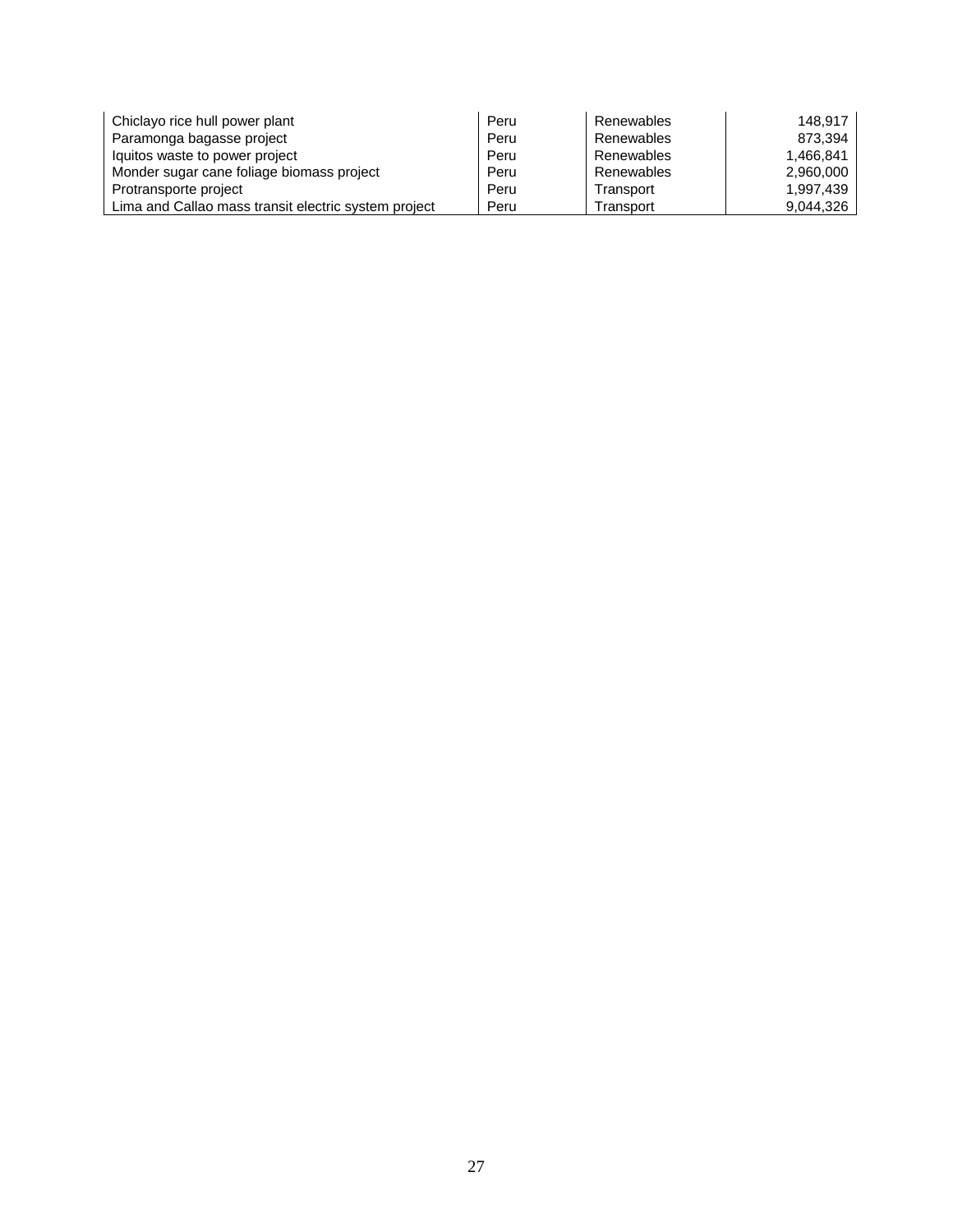# **Annex 3: List of Current Carbon Funds (January 2005)**

|                                  | <b>Name of Fund</b>                                                  | Investors up to date                             | <b>Founded</b> | Capitalization |
|----------------------------------|----------------------------------------------------------------------|--------------------------------------------------|----------------|----------------|
| Mixed funds (government/private) | Prototype Carbon Fund<br><b>Community Development Carbon</b>         | 6 governments, 17 companies,<br>three banks      | 1999           | \$180m         |
|                                  | Fund                                                                 | 5 governments, 10 companies                      | 2003           | \$100m         |
|                                  | <b>Bio Carbon Fund</b>                                               | 3 governments, 2 companies, one<br>investor, AFD | 2004           | \$40m          |
|                                  | Italian Carbon Fund                                                  | Italian government                               | 2003           | \$15m          |
|                                  | KfW-Klimaschutzfond                                                  | KfW, German govt.                                | 2004           | €50m           |
|                                  | <b>Baltic Sea Region TGF</b>                                         | 5 governments                                    | 2004           | €30m           |
|                                  | Denmark Carbon Facility                                              | Danish government                                | 2004           | €8m            |
|                                  | Pan European Carbon Fund                                             |                                                  |                | €100m          |
| Private<br>funds                 | European Carbon Fund                                                 | CDC, Fortis                                      | 2004           | €100m          |
|                                  | Japan GHG Reduction Fund                                             | JBIC, DBJ, Japanese industry                     | 2004           | \$140m         |
|                                  | Spanish Carbon Fund<br>Netherlands European Carbon                   | Spain                                            | 2004           | €170m          |
|                                  | Facility                                                             | <b>Netherlands</b>                               | 2002           | €92m           |
| Managed by Int.<br>Institution   | <b>CAF-Netherlands CDM Facility</b><br>Netherlands Clean Development | Netherlands                                      | 2002           | €45m           |
|                                  | <b>Mechanism Facility</b>                                            | <b>Netherlands</b>                               | 2002           | €44m           |
|                                  | Netherlands EBRD Carbon Fund                                         | Netherlands                                      | 2003           | €32m           |
|                                  | Austrian JI/CDM Program                                              | Austria                                          | 2003           | €217m          |
|                                  | Belgium                                                              | <b>Belgium</b>                                   | 2004           | €120m          |
| agency                           | Denmark                                                              | Denmark                                          | 2003           | €117m          |
|                                  | <b>ERUPT</b>                                                         | Netherlands                                      | 2000           | €50m           |
|                                  | <b>CERUPT</b>                                                        | Netherlands                                      | 2001           | €32.5m         |
| Managed by national              | Swedish International Climate<br>Investment Program                  | Sweden                                           | 2002           | €15m           |
| management<br>Private            | Rabobank Carbon Procurement<br>Program                               | Netherlands                                      | 2003           | €45m           |

*Source:* Caisse des Depots (2005). *Les fonds d'investissement dans les actifs carbone: état des lieux*. Paris, France.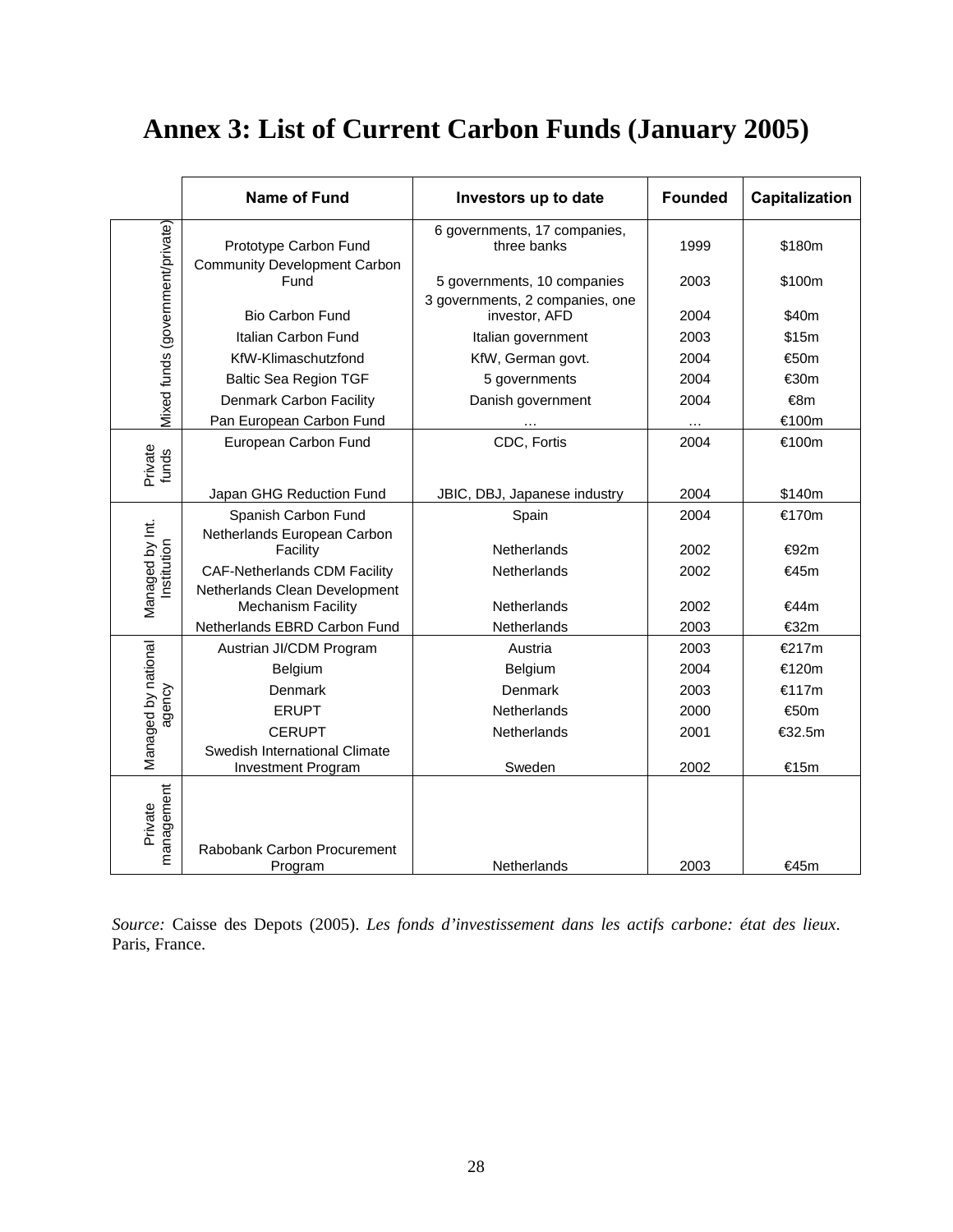## **References**

Benitez, P.C.; Obersteiner, M. (2003). *The Economics of Including Carbon Sinks in Climate Change Policy: Evaluating the carbon supply curve through afforestation in Latin America*. Center of the Netherlands.

Benitez, P.C.; Obersteiner, M. (2005). Site Identification for Carbon Sequestration in Latin America: A grid-based Economic Approach, *Forest Policy and Economics*. Forthcoming.

Bishop, V. (2004). *Catalyzing Climate-Friendly Investment*. World Bank, Washington, D.C.

Black-Arbeláez, T., Coto, O., Pedroni, L. (2002). *Evaluación del Potencial de Participación de Guatemala, Honduras y Nicaragua en el Mecanismo de Desarrollo Limpio: Informe Ejecutivo*. Inter-American Development Bank, Washington, D.C.

Bleviss, D. (2004). *The Opportunities for Sustainable Urban Transportation in Medium-Sized Cities in Latin American and the Caribbean.* Inter-American Development Bank, Washington, D.C.

Chidiak, M., Moreyra, A., Greco, C. (2004). *Captura de carbono y desarrollo forestal sostenible en la Patagonia Argentina: Sinergias y Desafíos.* Inter-American Development Bank, Washington, D.C.

Climate Business Network (2004). *CDM Investment Newsletter: Financial Issues*. Nr. 4/2004.

Climate Business Network (2004). *CDM Investment Newsletter: Carbon Sequestration*. Nr. 3/2004.

Eguren C., L. (2004). *El Mercado de Carbono en América Latina y Caribe: balance y perspectivas*. CEPAL, Santiago de Chile.

Ellis, J., Corfee-Morlot, J., Winkler, H. (2004). *Taking Stock of Progress under the Clean Development Mechanism (CDM)*. OECD, Paris.

Ellis, J; Gagnon-Lebrun, F. (2004). *The CDM Portfolio: Update on Non-Electricity Projects*. OECD, Paris.

Figueres, C. (2004). *Institutional Capacity to Integrate Economic Development and Climate Change Considerations*. Inter-American Development Bank, Washington, D.C.

Haites, E. (2004). *Estimating the Market Potential for the Clean Development Mechanism: Review of Models and Lessons Learned*. Prepared for IEA, IETA and PCFplus by Margaree Consultants.

Johnson, T. (2003). *Climate Change Mitigation in the Urban Transport Sector: Priorities for the World Bank*. World Bank, Washington, D.C.

Kartha, S., Lazarus, M., Bosi, M. (2004). Baseline recommendations for greenhouse gas mitigation projects in the electric power sector, *Energy Policy* 32 (2004): 545-566.

Kruger, J; Pizer, W.A. (2004). *The EU Emissions Trading Directive: Opportunities and Potential Pitfalls*. RFF, Washington, D.C.